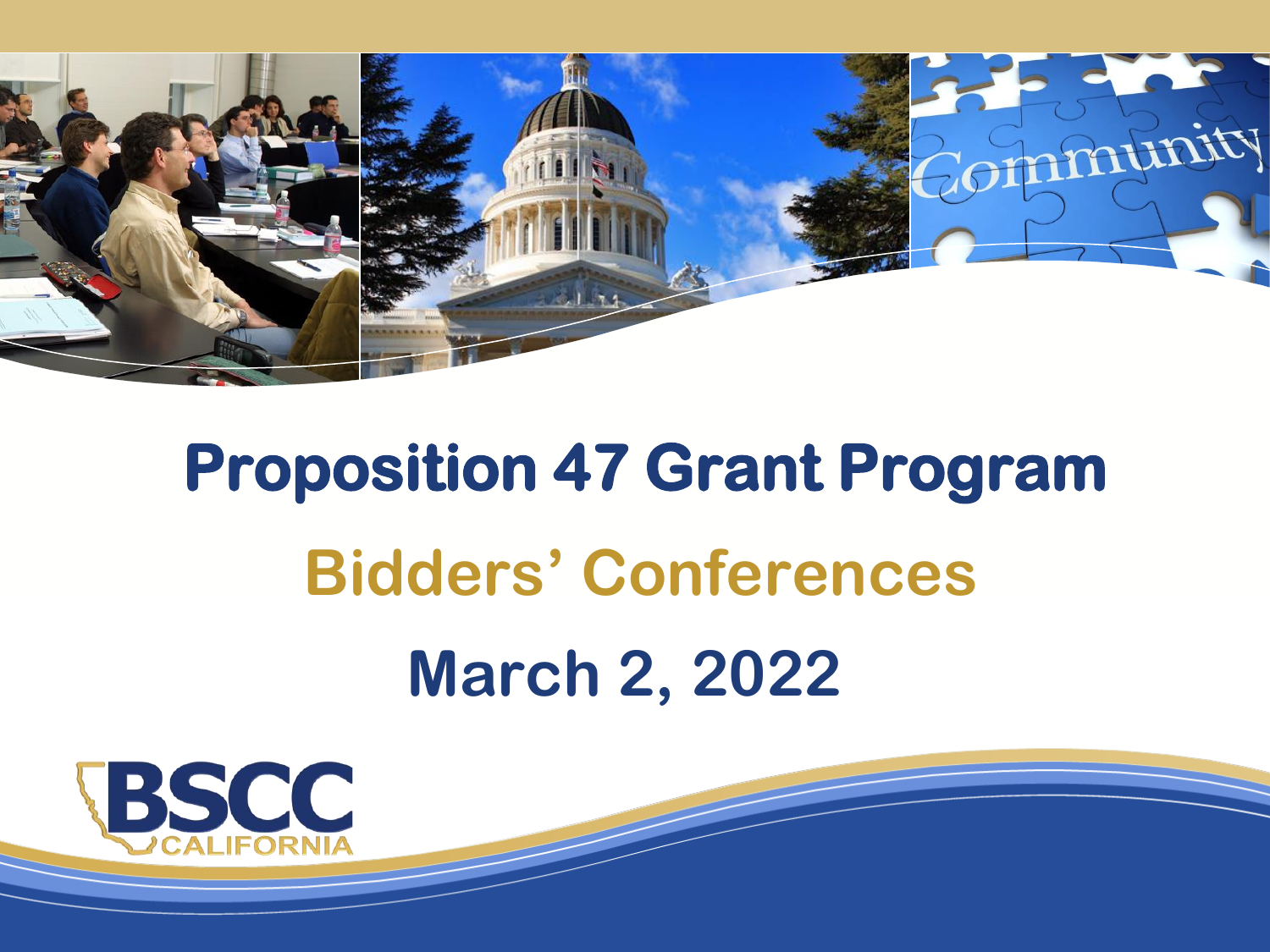

- ❖ **Welcome and Introductions**
- ❖ **Overview of the BSCC and the Executive Steering Committee Process**
- ❖ **Introduction to the Proposition 47 Grant Program**
- ❖ **Review Key Components of the Proposition 47 Request for Proposals**
- ❖ **Proposal Instructions Review**
- ❖ **Questions and Answers**



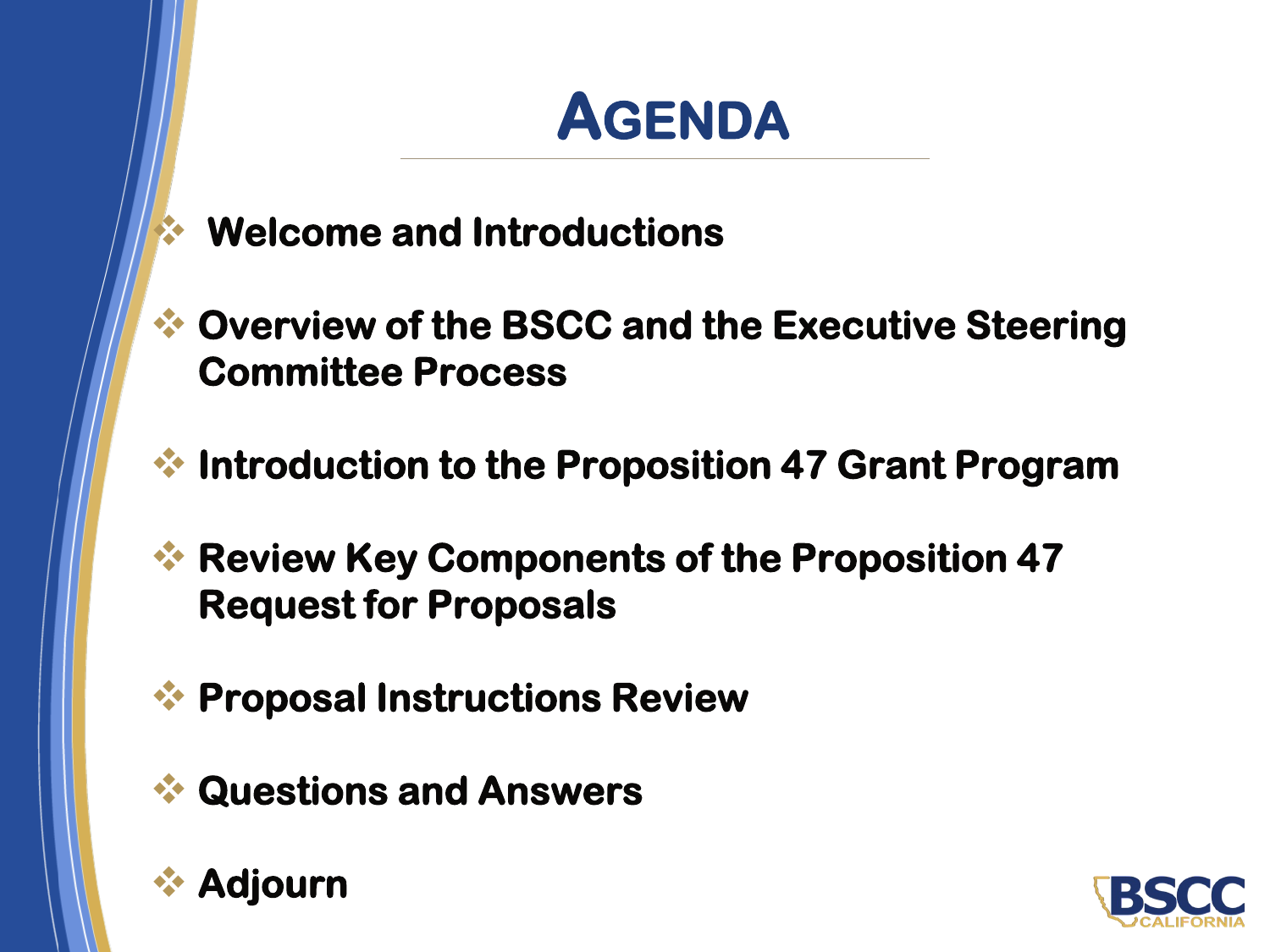# **PROPOSITION 47**

❖ **2014 voter-approved initiative**

**The people enact the Safe Neighborhoods and Schools Act to:** 

- **Ensure that prison spending is focused on violent and serious offenses,**
- **Maximize alternatives for nonserious, nonviolent crime, and**
- **Invest the savings generated from this act into prevention and support programs in K– 12 schools, victim services, and mental health and drug treatment.**

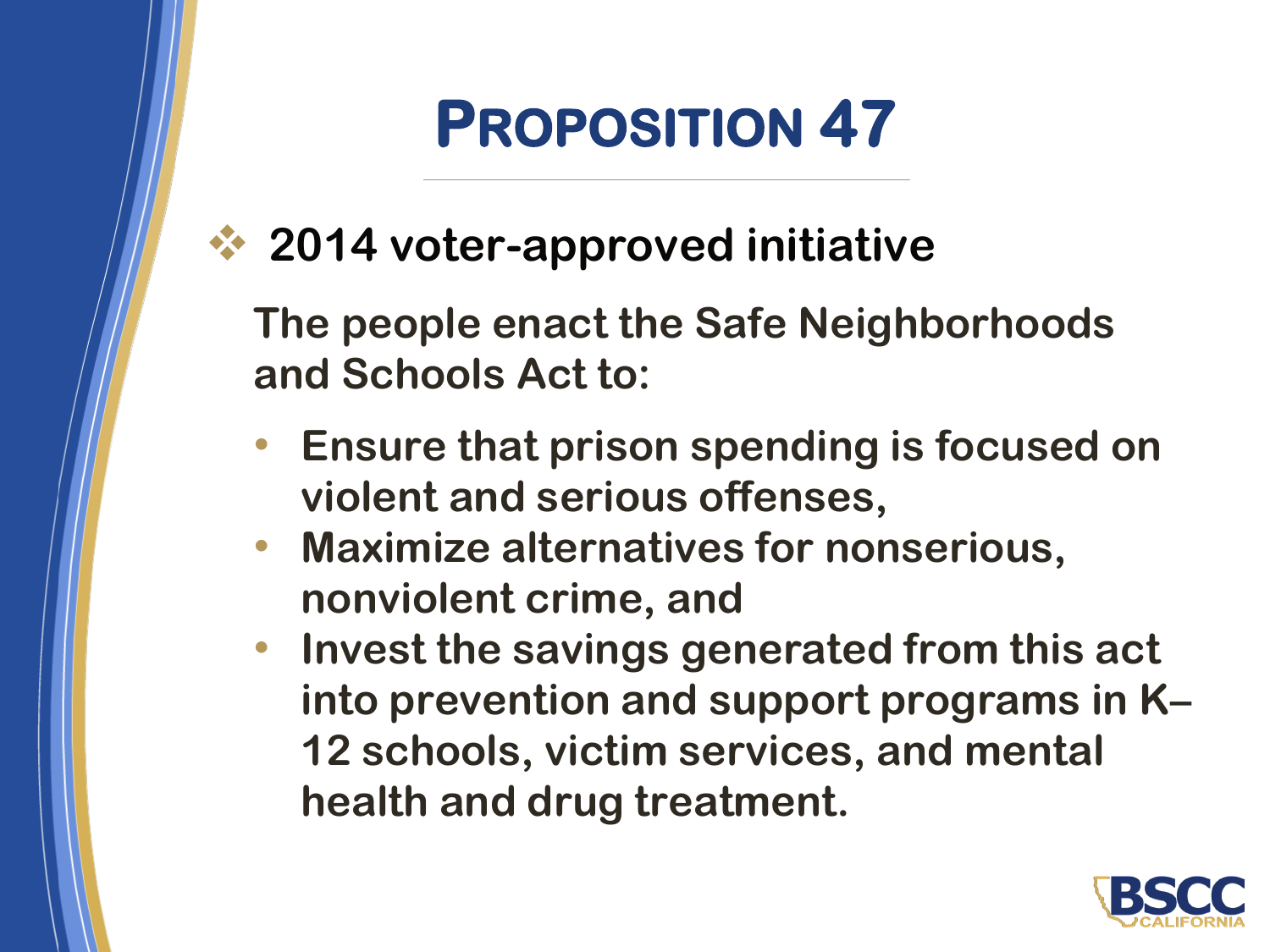## **STATE SAVINGS**



- Board of State and Community Corrections (BSCC)
- California Department of Education (CDE)

California Victim Compensation Board (CalVCB)

- ❖ **CDE: Grants aimed at improving outcomes for public school students**
- ❖ **CalVCB: Grants to trauma recovery centers**

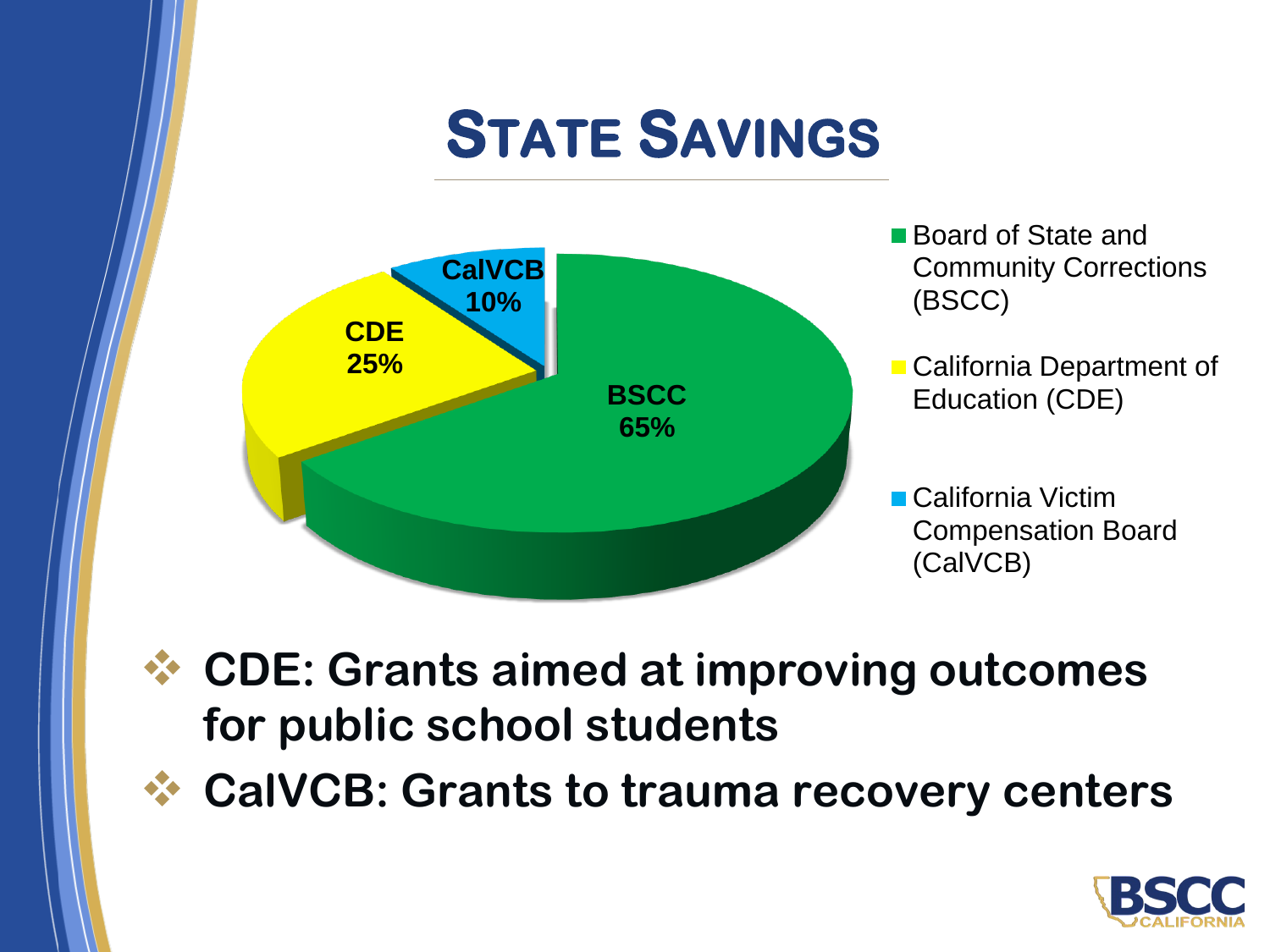## **ASSEMBLY BILL 1056**

- ❖ **AB 1056 (Statutes of 2015, Chapter 438) added additional priorities to the grant program including:**
	- **Housing-related assistance**
	- **Community-based supportive services such as job skills training, case management and civil legal services**

## ❖ **Specifies**

- **Competitive grant program**
- **Adults and juveniles are eligible for services**

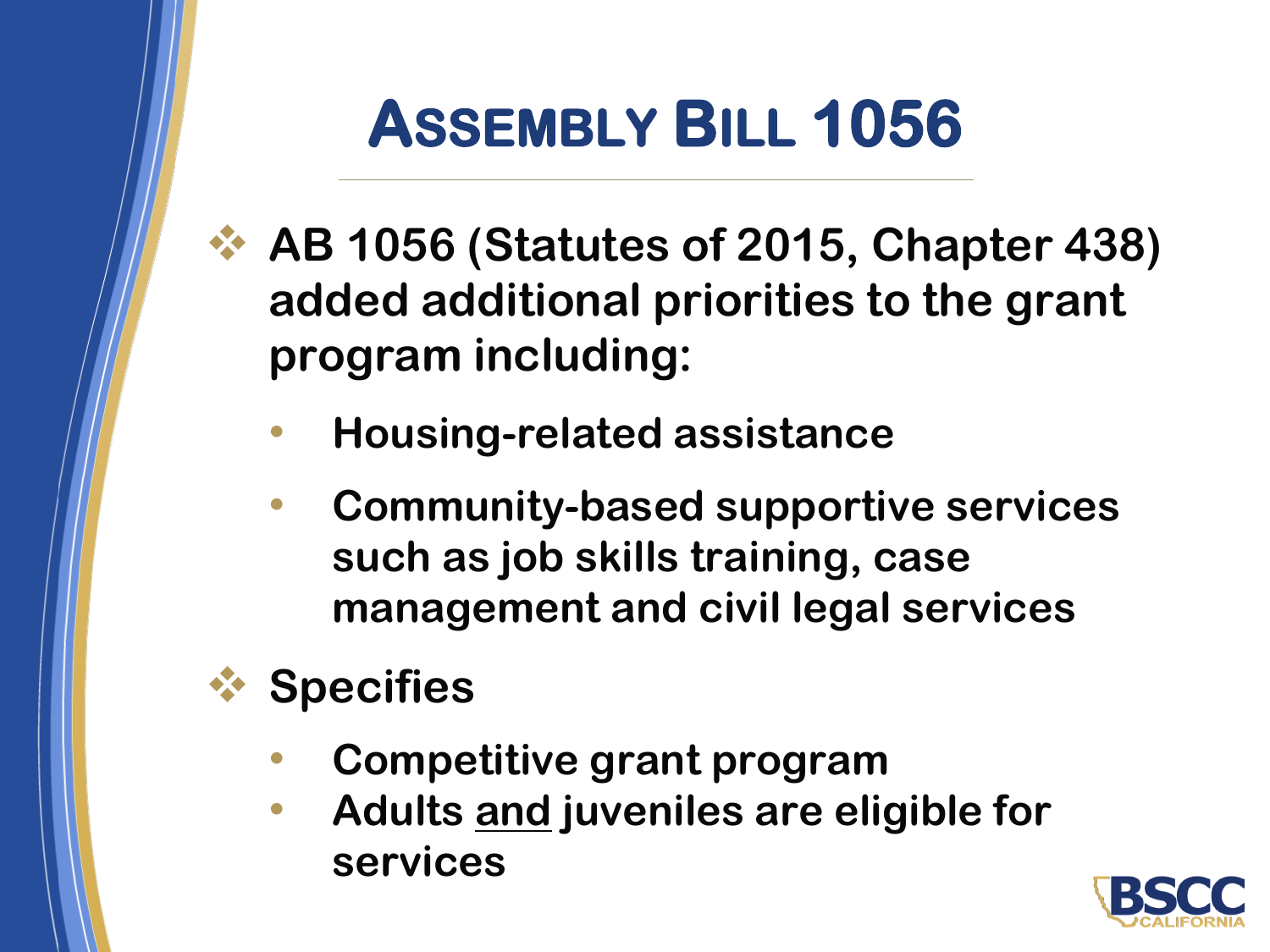

## **BSCC RESPONSIBILITIES**

**Administer a grant program to public agencies aimed at:**

- **Mental health treatment, substance abuse treatment, and diversion programs for people in the criminal justice system**
- **Emphasis on programs that reduce recidivism of people convicted of less serious crimes (such as those covered by this measure) and**
- **Those who have substance abuse and mental health problems**

**(Gov. Code, § 7599.2, subd. (a)(3).)**

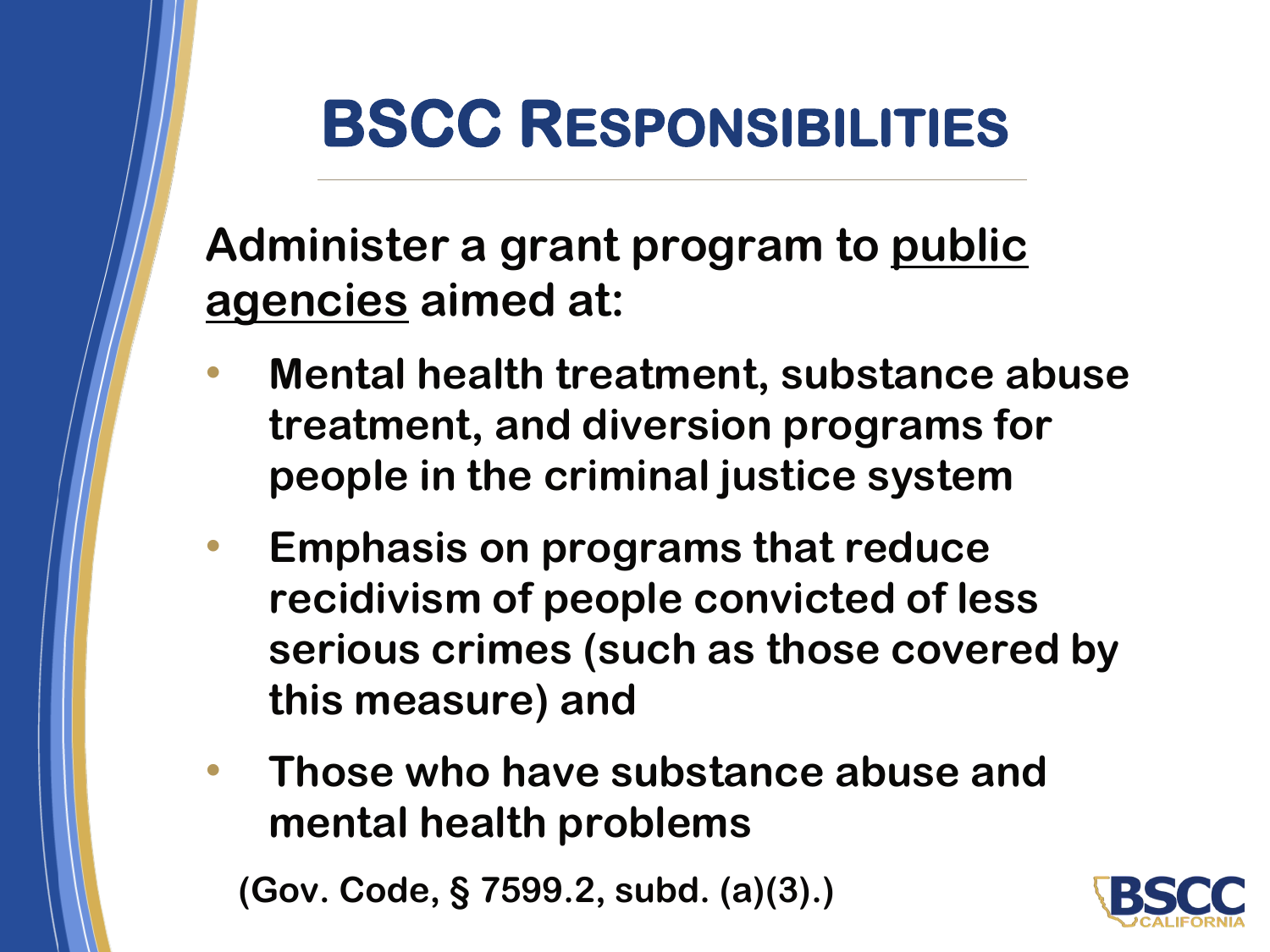## **EXECUTIVE STEERING COMMITTEE**

- ❖ **What is an ESC?**
	- ❖ **Proposition 47 ESC Membership**
		- ❖ **Comprised of subject matter experts on mental health, substance use disorder treatment, diversion programs, reentry, housing, and the formerly incarcerated**
- ❖ **Developed RFP and Rating Criteria**
- ❖ **Rated and Read Proposals**

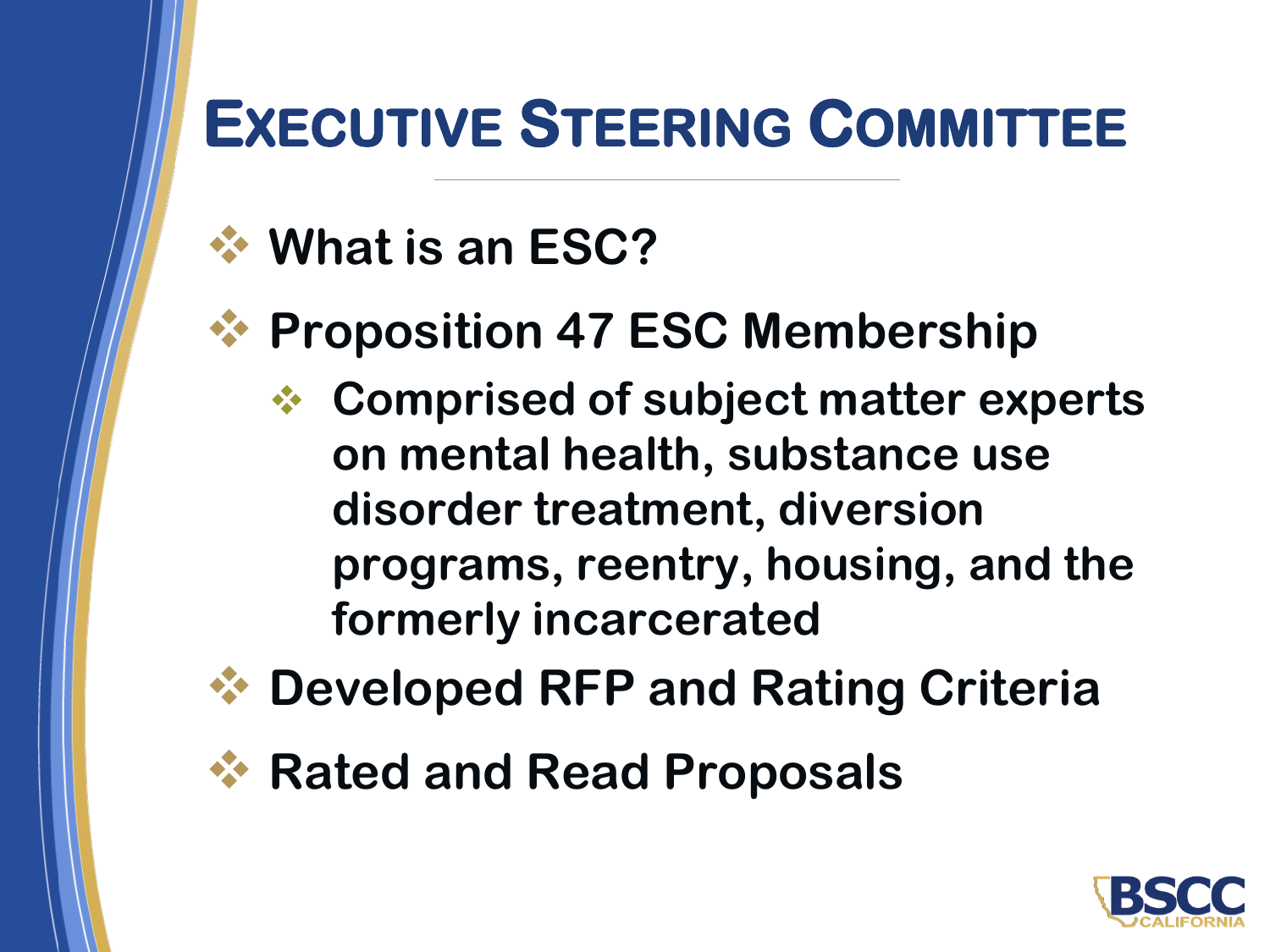## **ESC ROSTER**

#### **Proposition 47 Executive Steering Committee Roster – Cohort 3**

| Retired Judge, BSCC Board member, Chair                                       |
|-------------------------------------------------------------------------------|
| Mental Health CSU, Orange County, Team Lead/Clinician II                      |
| The Children's Initiative, San Diego, Juvenile Justice Associate              |
| San Diego County Sheriff's Department, Retired                                |
| Behavioral Health Directors Association of CA, Sacramento, Executive Director |
| Monterey County Public Defender's Office, Assistance Public Defender          |
| Tulare County Office of the Public Defender, Chief Deputy Public Defender     |
| Council on Criminal Justice & Behavioral Health, Retired Probation Chief      |
| County of Trinity, County Administrative Office (CAO)                         |
| Community Housing Partnership, Sacramento, Exec Administrative Manager        |
| Tulare County Public Defender's office, Supervising Attorney                  |
| Southern California Crossroads, Executive Director                            |
| Valley State Prison, CDCR, SSMI, Employee Relations officer                   |
|                                                                               |

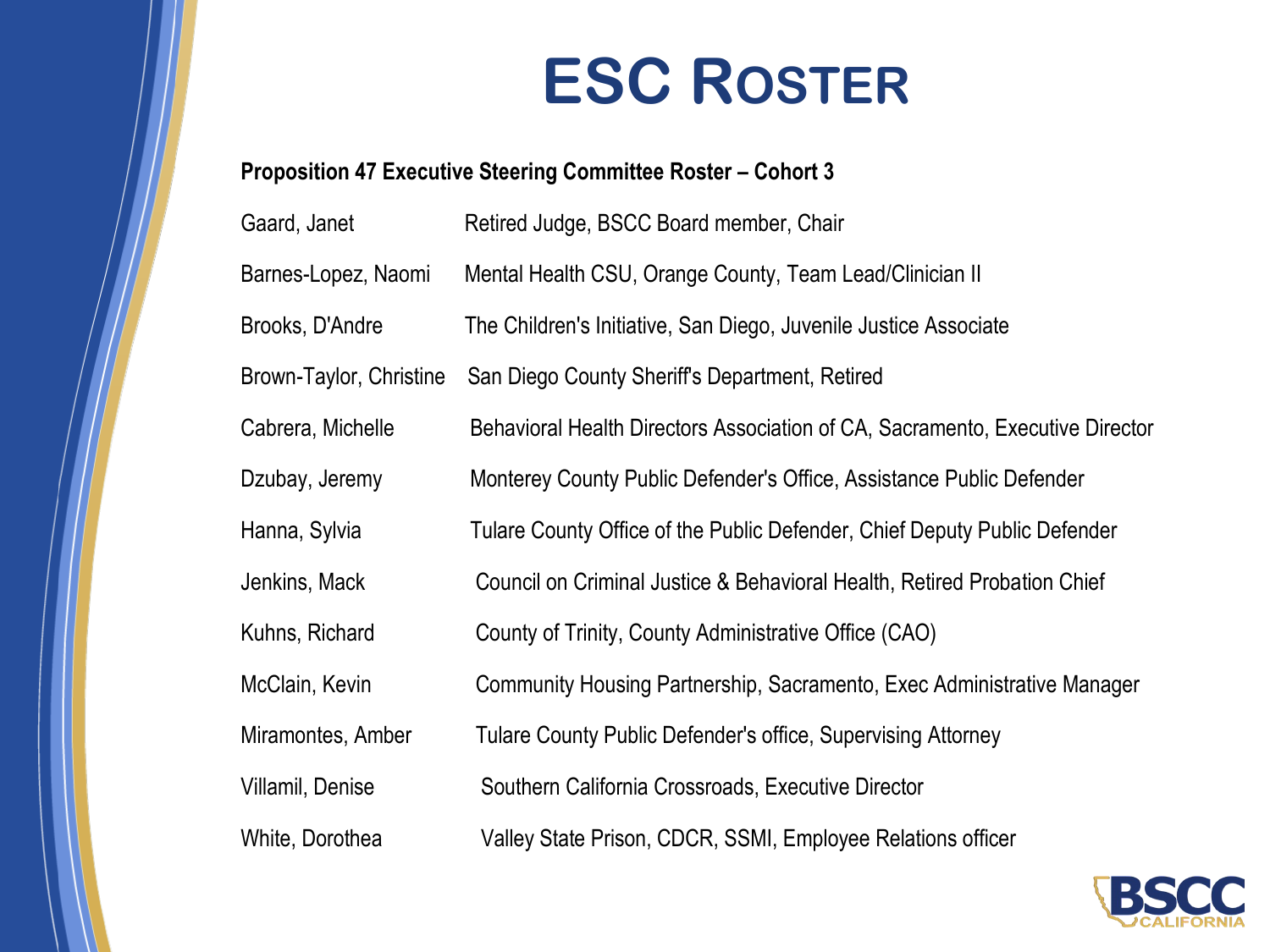# **RFP OVERVIEW (1)**

### ❖ **Proposal Due Date: May 2, 2022**

- **One original signed proposal packet and**
- **One electronic copy of the signed proposal packet- Prop47@bscc.ca.gov**
- ❖ **Notice of Intent to Apply: April 4, 2022**
	- **Non-Binding**
	- **Public agency applicants that submit a Notice of Intent to Apply and decide later not to apply will not be penalized**



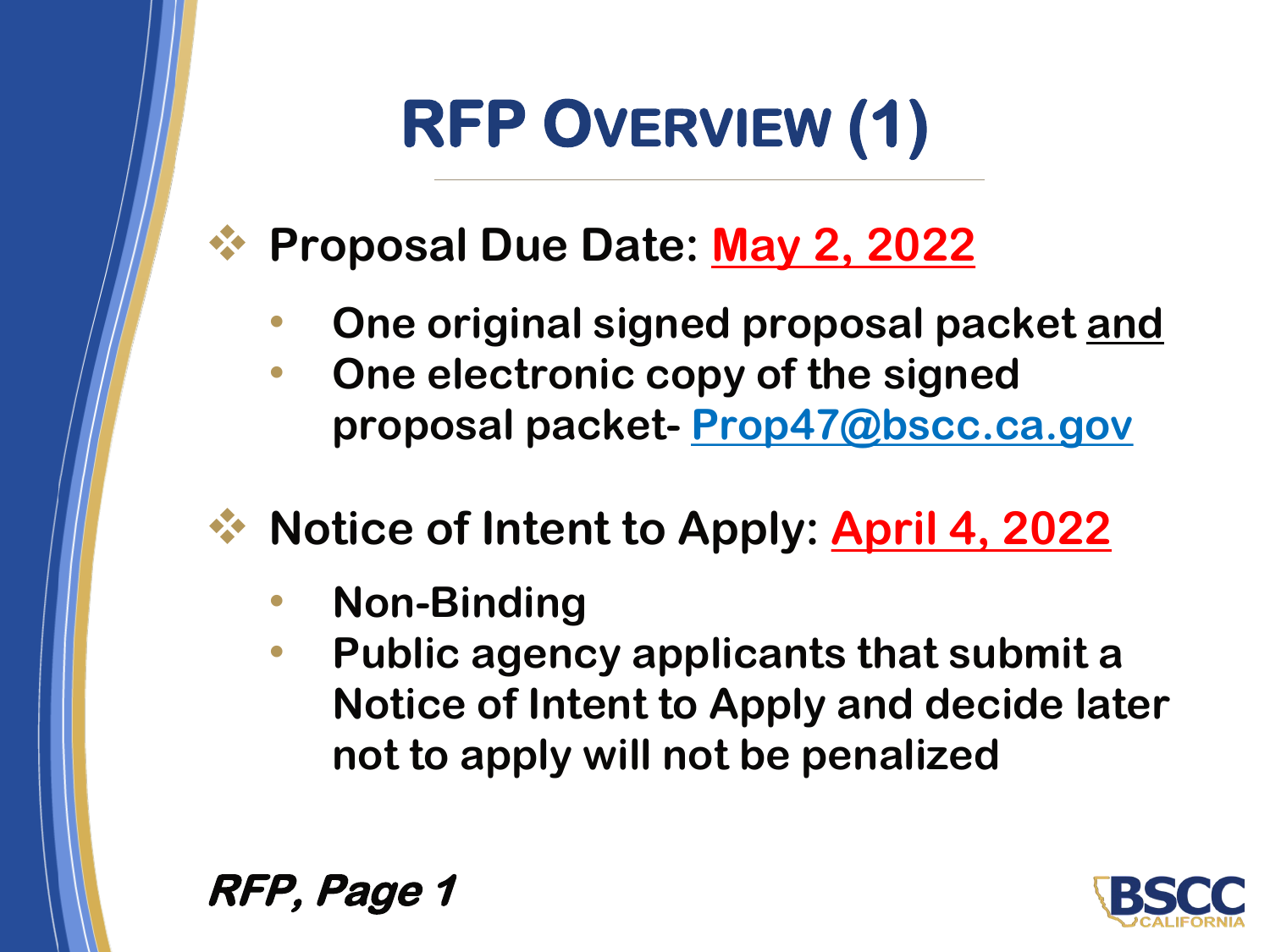# **RFP OVERVIEW (2)**

## **Eligible Applicants**

### ❖ **Public agencies. (Pen. Code, §6046.3, subd. (a)(3).)**

**Public agency means a county, city, whether a general law city or a chartered city, or city and county, the duly constituted governing body of an Indian reservation or Rancheria, a school district, municipal corporation, district, political subdivision, or any board, commission, or agency thereof, entities that are legislative bodies of a local agency pursuant to subdivision (c) or (d) of Section 54952 of the Government Code, a housing authority organized pursuant to Part 2 (commencing with Section 34200) of Division 24 of the Health and Safety Code, a state agency, public district, or other political subdivision of the state, or any instrumentality thereof, which is authorized to engage in or assist in the development or operation of housing for persons and families of low or moderate income. (Pen. Code, §6046.1, subd. (c).)**



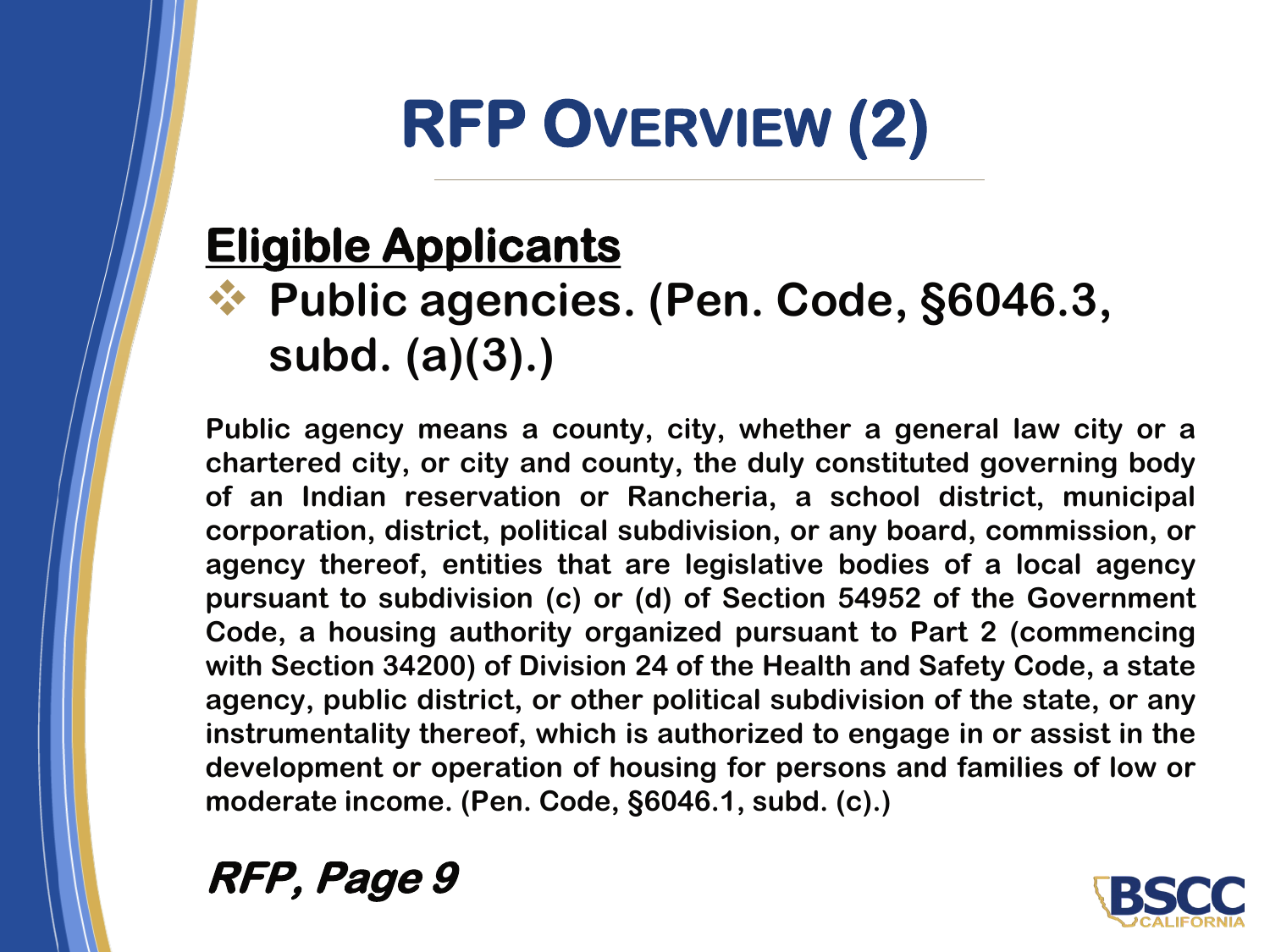# **RFP OVERVIEW (3)**

### **Existing Grantees**

- ❖ **New and existing Proposition 47 Grantees may apply for this round of funding**
	- ❖ **Existing grantees may request funding to continue their current approach or for a new unrelated approach**
	- **Existing grantees may apply for Cohort III funding. If selected for funding, grantees will not be eligible to extend the Cohort II agreement end date.**

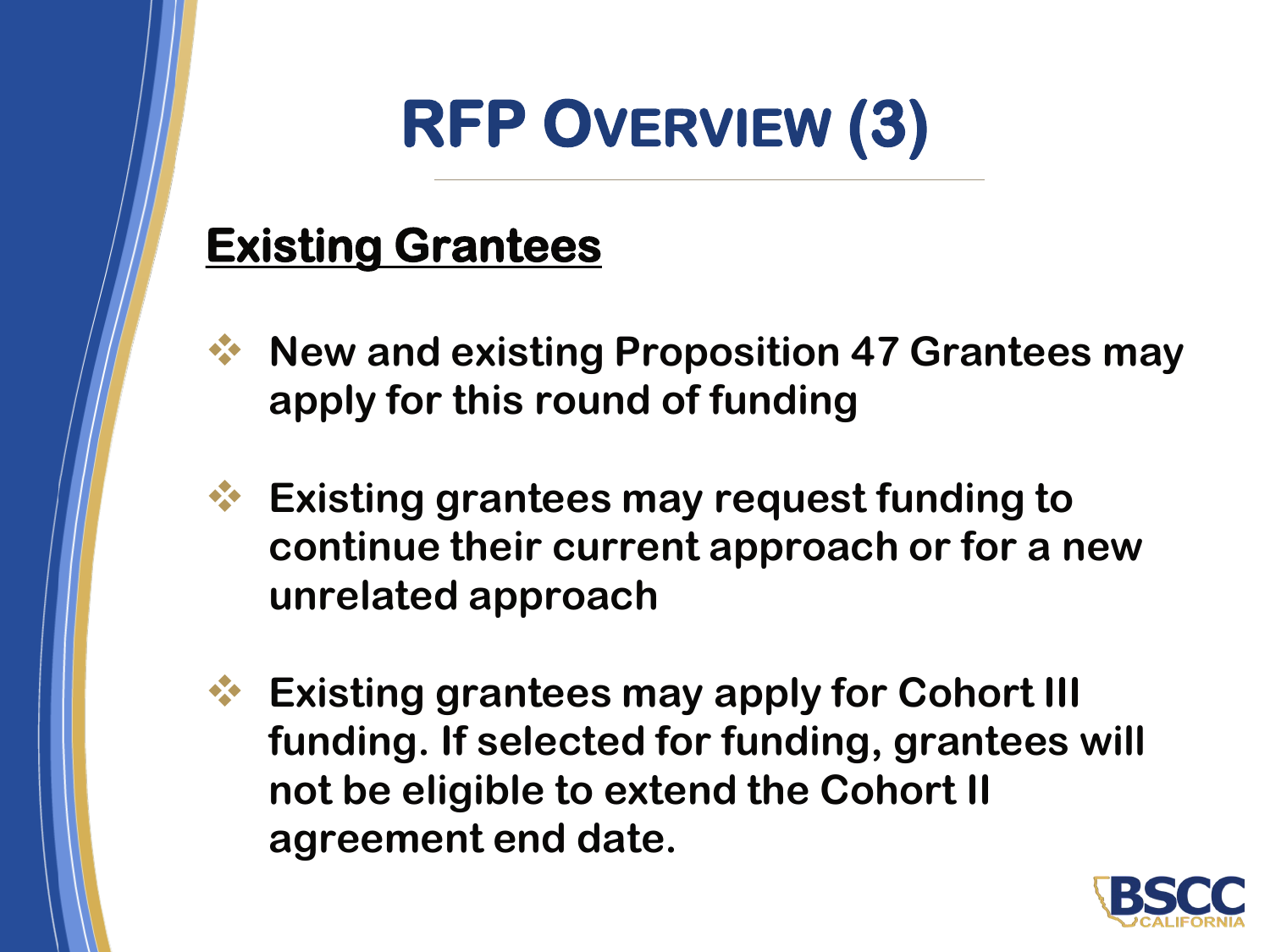# **RFP OVERVIEW (4)**

### **Pass-Through Requirements**

- ❖ **Public agencies must subcontract with one or more non-governmental, community organizations**
- ❖ **A minimum of 50 percent of the total grant award must be passed through to one or more non-governmental, community organizations**

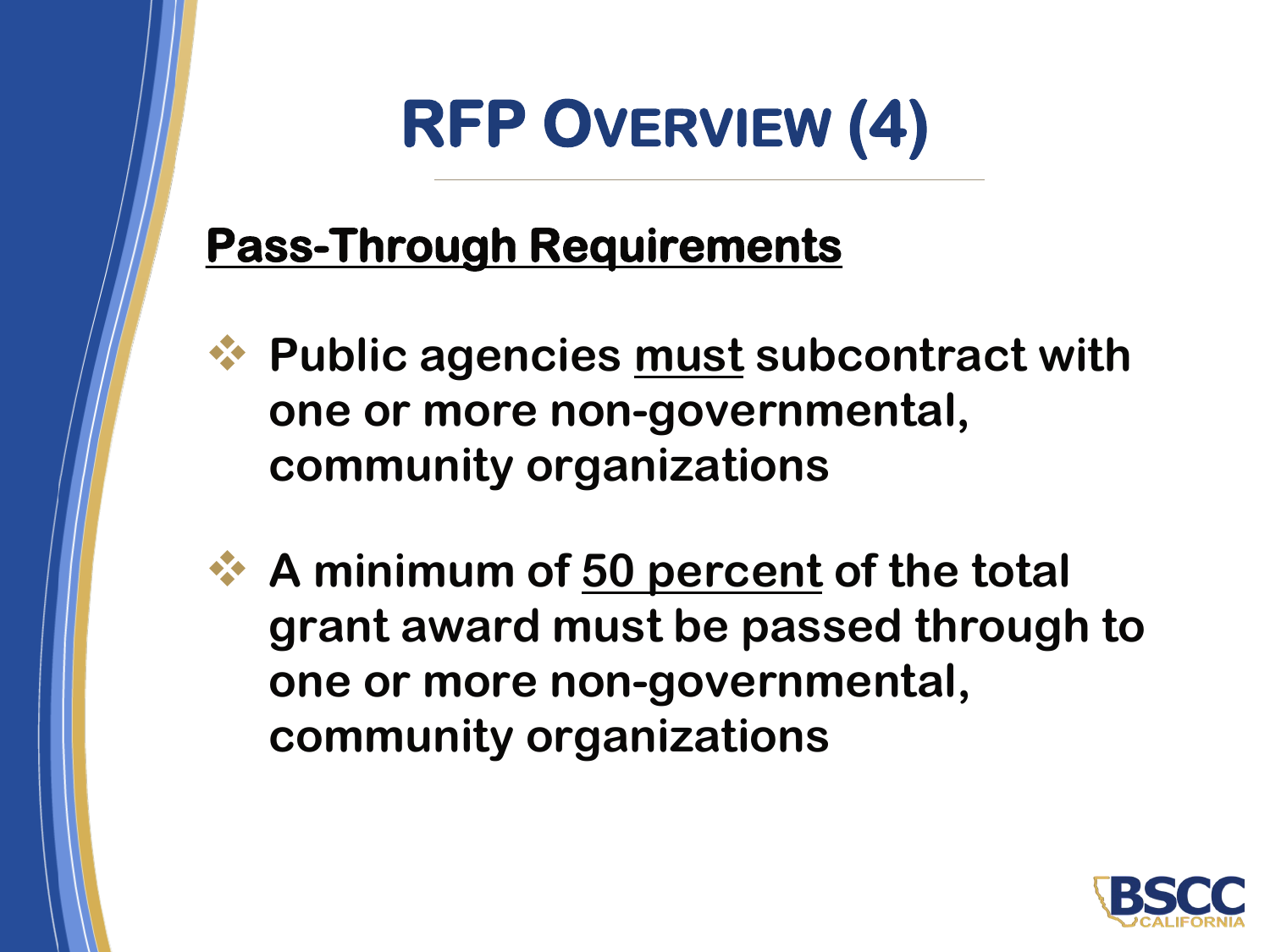# **RFP OVERVIEW (5)**

#### **Joint Proposals**

- ❖ **Two or more public agencies may partner to submit a joint proposal**
- ❖ **At least one public agency must be designated as Lead Agency**
- ❖ **A public agency may apply on both an individual and a joint proposal**
- 
- ❖ **Non-lead agencies may serve as a partner on more than one proposal**

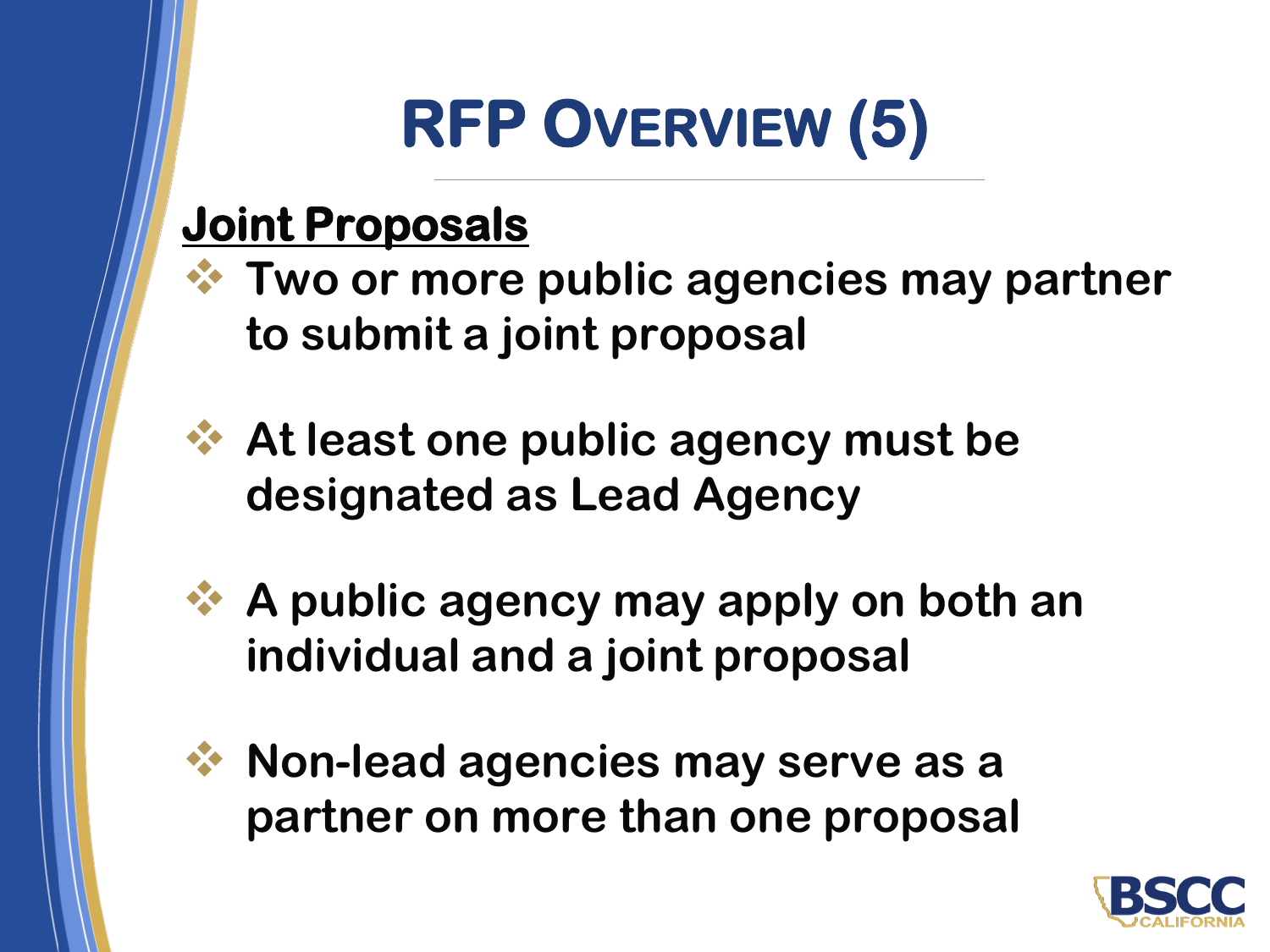# **RFP OVERVIEW (6)**

## **Non-Governmental Organizations**

- ❖ **Be duly organized, in existence, and in good standing at least three years**
- ❖ **Be registered with the California Secretary of State's Office, if applicable**
- - ❖ **Have a valid business license, if required by the applicable local jurisdiction**



❖ **Have a physical address in California**

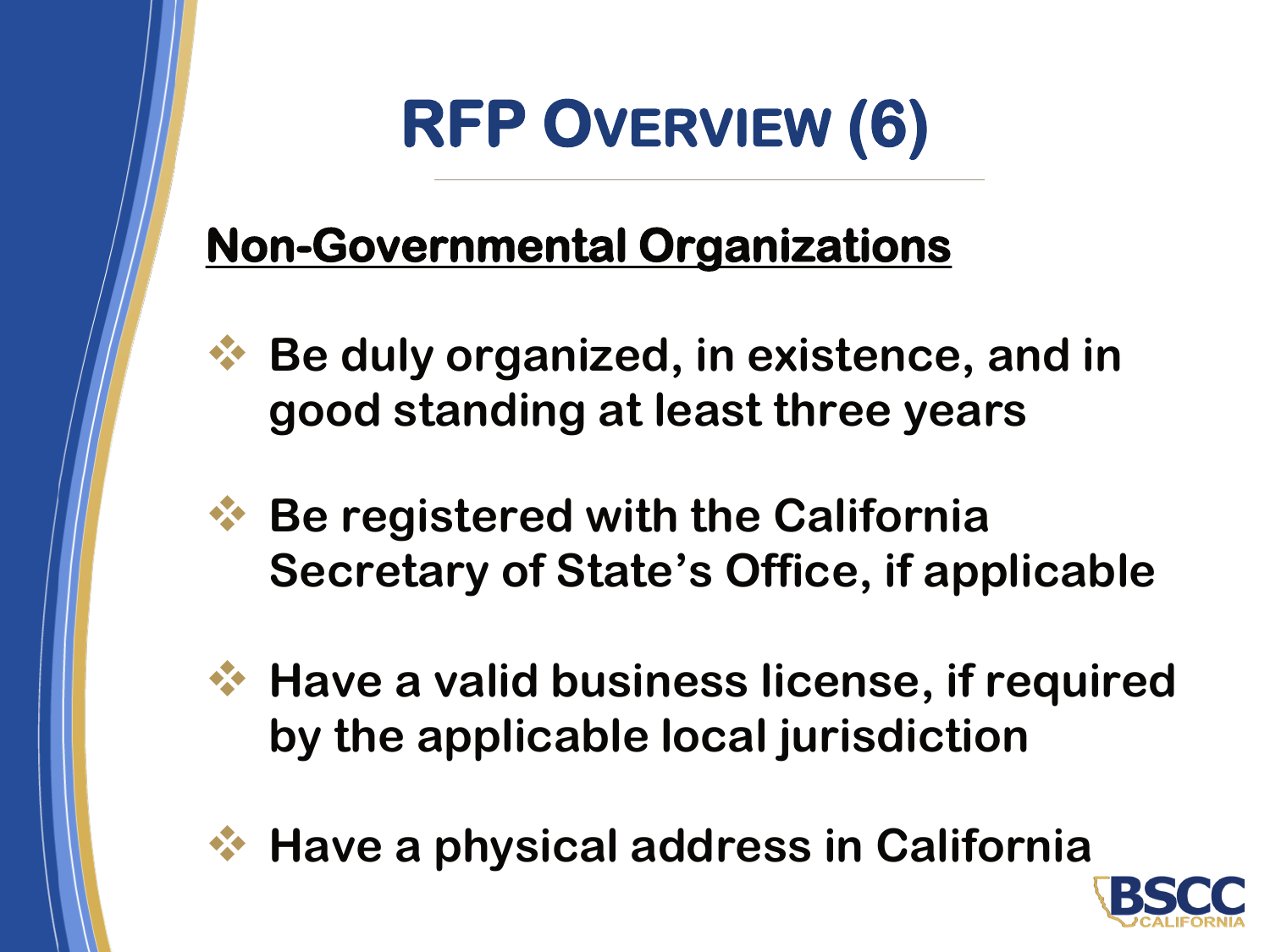# **RFP OVERVIEW (7)**

## **Eligible Activities**

- ❖ **Grant funds must be used for mental health services OR substance use disorder treatment OR diversion programs, OR some combination thereof**
- ❖ **In addition, applicants are encouraged to provide supplemental housing-related services and other community-based supportive services**

**RFP, Pages 8 - 9**

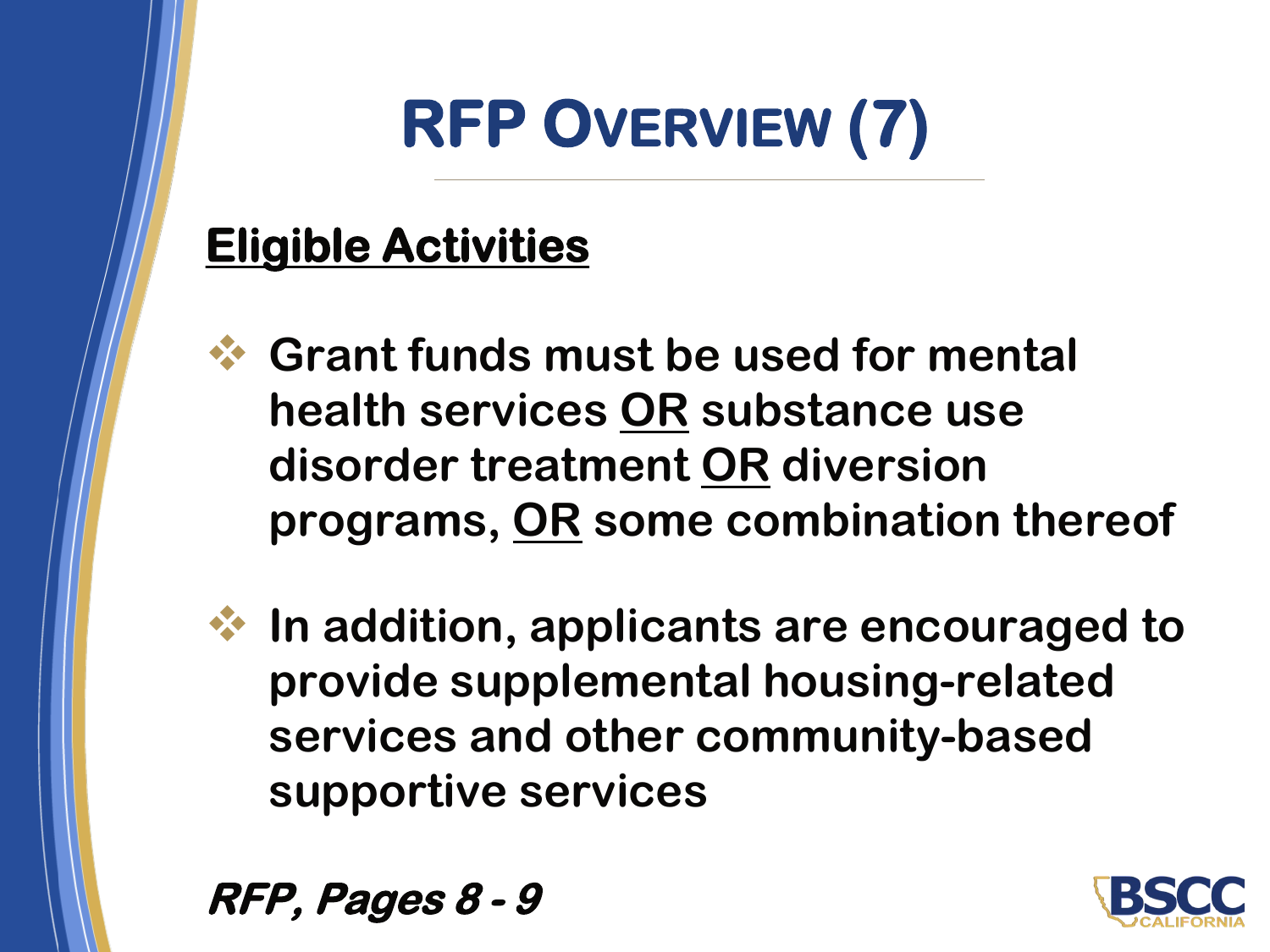

### **Ineligible Grant Expenditures**

**Grant funds may not be used for:**

❖ **The acquisition of real property** 

#### **or**

❖ **Programs or services provided in a custodial setting (with the exception of outreach and reentry planning)** 

**RFP, Page 9**

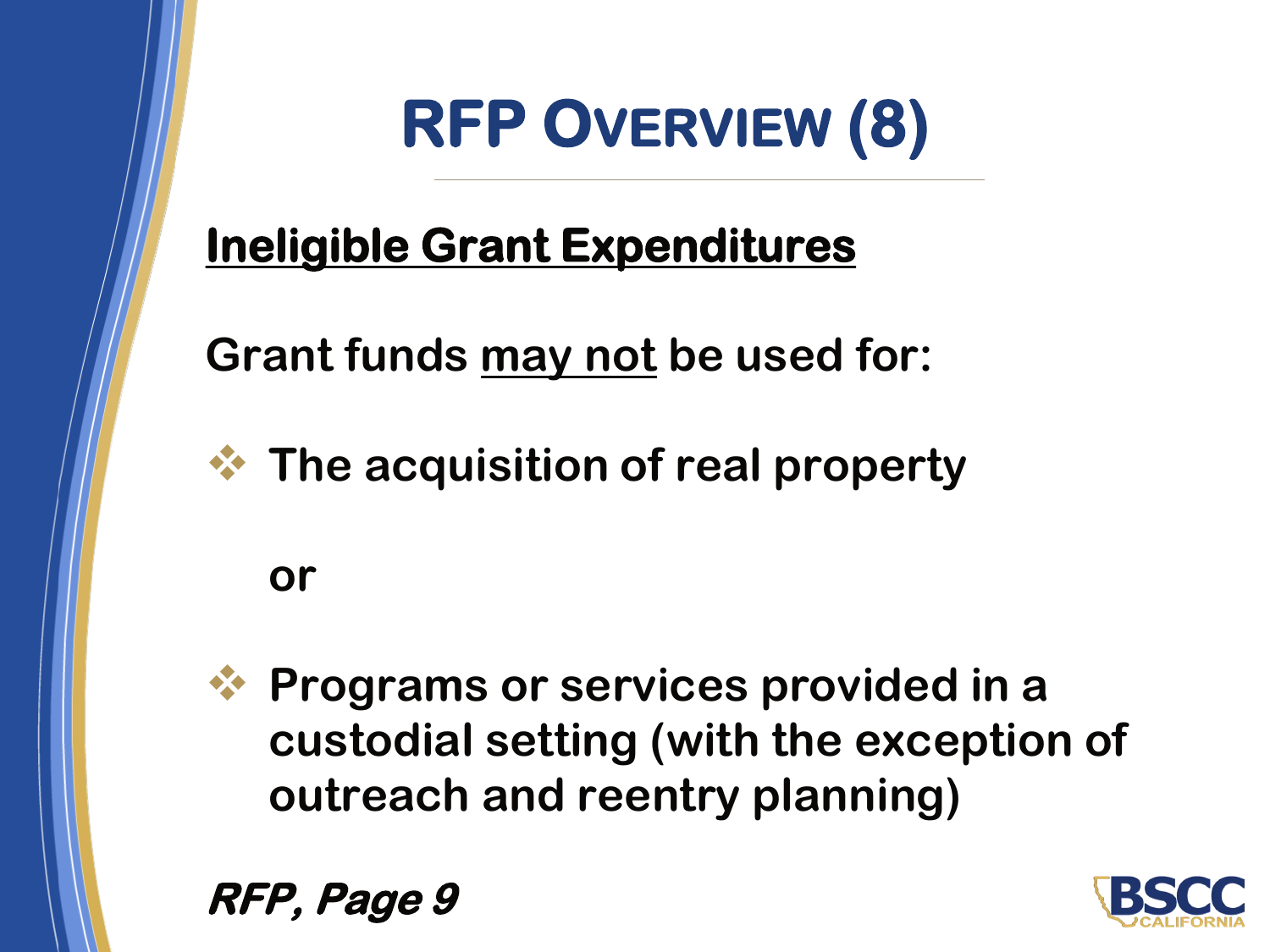# **RFP OVERVIEW (9)**

## **Target Population**

❖ **People who have been arrested, charged with, or convicted of a criminal offense AND have a history of mental health issues or substance use disorders** 

**Note: RFP definition for history of mental health issues or substance use disorders found on page 12**

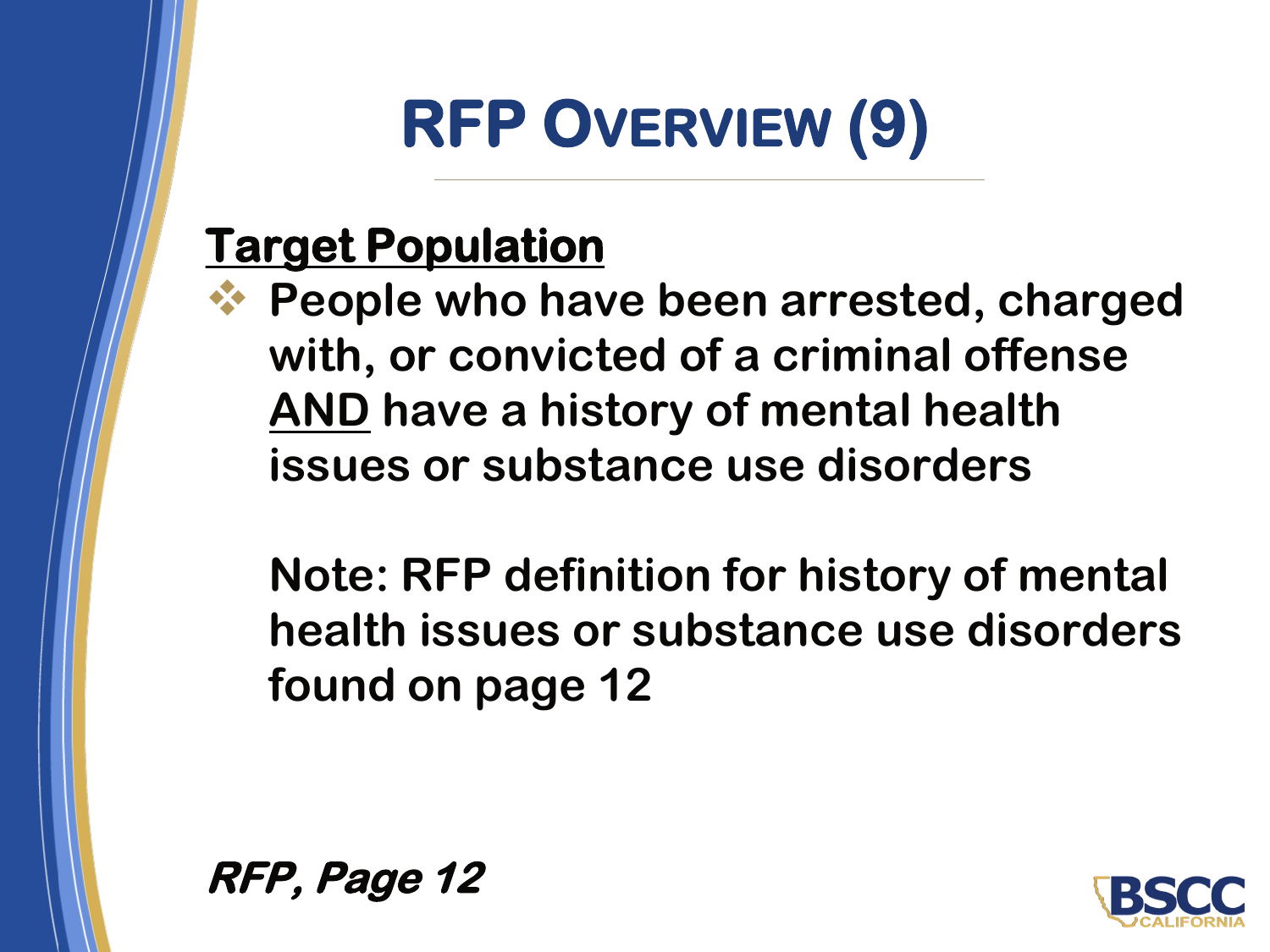# **RFP OVERVIEW (10)**

## **Grant Period** ❖ **September 1, 2022 to June 1, 2026**

| <b>Implementation</b>                                                                                                                                                                                                                                                          | <b>Service Delivery</b>              | <b>Service Delivery</b>              | <b>Service Delivery</b>              | <b>Data Evaluation</b>                                                                                                                                                                                                                                                                            |
|--------------------------------------------------------------------------------------------------------------------------------------------------------------------------------------------------------------------------------------------------------------------------------|--------------------------------------|--------------------------------------|--------------------------------------|---------------------------------------------------------------------------------------------------------------------------------------------------------------------------------------------------------------------------------------------------------------------------------------------------|
| <b>6 Months</b>                                                                                                                                                                                                                                                                | Year 1                               | Year <sub>2</sub>                    | Year 3                               | 3 Months                                                                                                                                                                                                                                                                                          |
| September 1, 2022 -<br>March 1, 2023                                                                                                                                                                                                                                           | March 2, 2023 -<br>March 1, 2024     | March 2, 2024 -<br>March 1, 2025     | March 2, 2025 -<br>March 1, 2026     | March 2, 2026 -<br>June 1, 2026                                                                                                                                                                                                                                                                   |
| Implementation period<br>provided to allow for local<br>procurement, hiring, and<br>other activities that can<br>facilitate a timely start.<br>Grantees who do not need<br>the full implementation period<br>can begin service delivery at<br>any time once under<br>contract. | Service delivery and data collection | Service delivery and data collection | Service delivery and data collection | Data analysis and<br>evaluation period to compile<br>and analyze data gathered<br>from three full years of<br>service delivery.<br>Only expenses incurred for<br>evaluation efforts may be<br>incurred during these last<br>three months. No new<br>service delivery expenses<br>may be incurred. |

#### **RFP, Page 11**

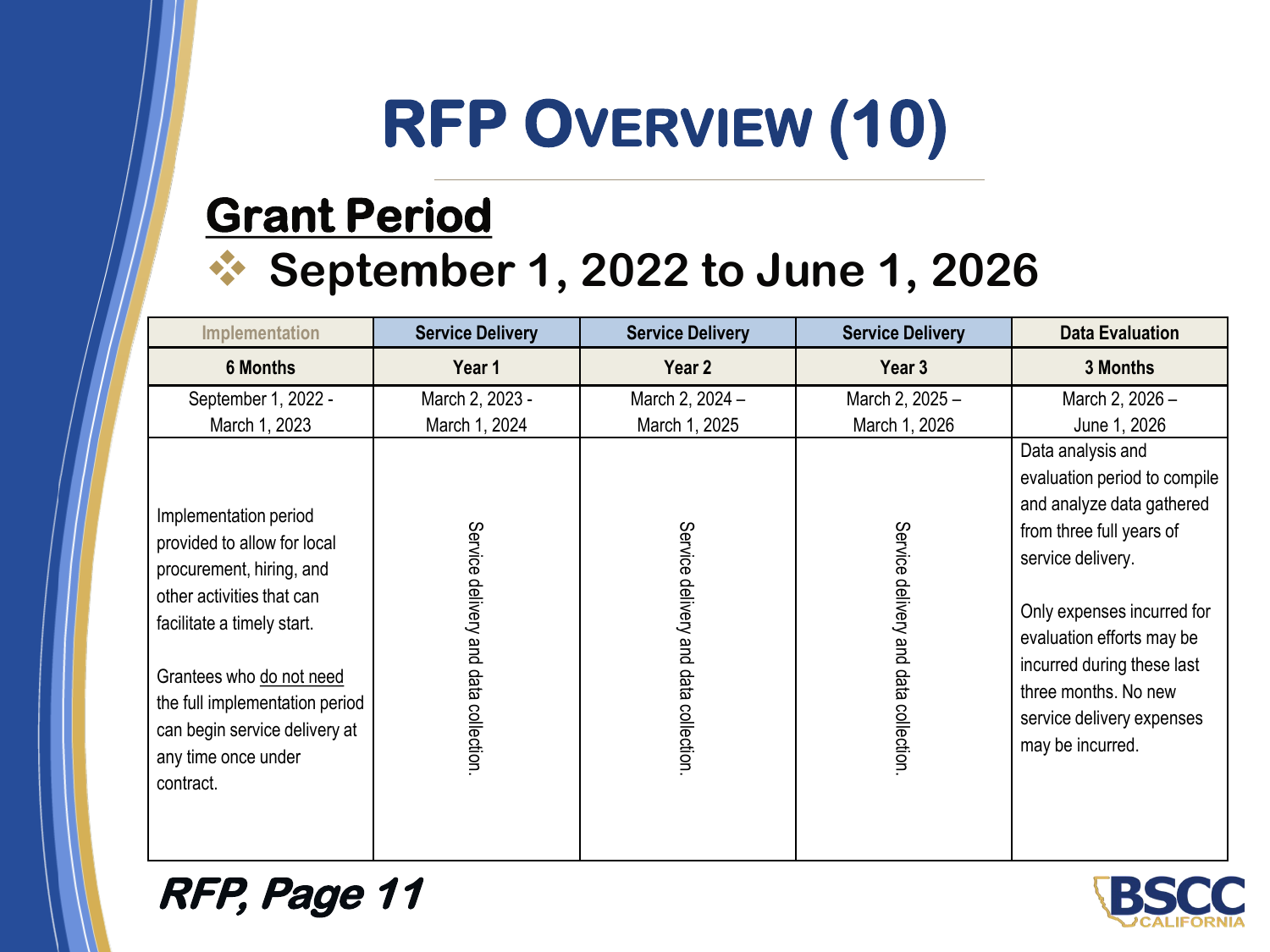# **RFP OVERVIEW (11)**

## **Funding**

❖ **Approximately \$143 million available** 

#### ❖ **Funding divided into two categories**

| <b>Project</b><br><b>Category</b> | <b>For Public Agency Applicants requesting:</b>                                                                                                                                                                       | <b>Prop. 47 Funds Allocated</b><br>to this Category |
|-----------------------------------|-----------------------------------------------------------------------------------------------------------------------------------------------------------------------------------------------------------------------|-----------------------------------------------------|
| <b>Smaller</b><br>Scope           | Up to \$1 million for the entire grant period                                                                                                                                                                         | \$57,374,680                                        |
| Larger<br>Scope                   | More than \$1 million and up to \$6 million for<br>the entire grant period.<br>Special set-aside: The County of Los Angeles<br>may submit a single application for up to<br>\$20,000,000 for the entire grant period. | \$86,062,020                                        |
|                                   | Total                                                                                                                                                                                                                 | 143,436,700                                         |

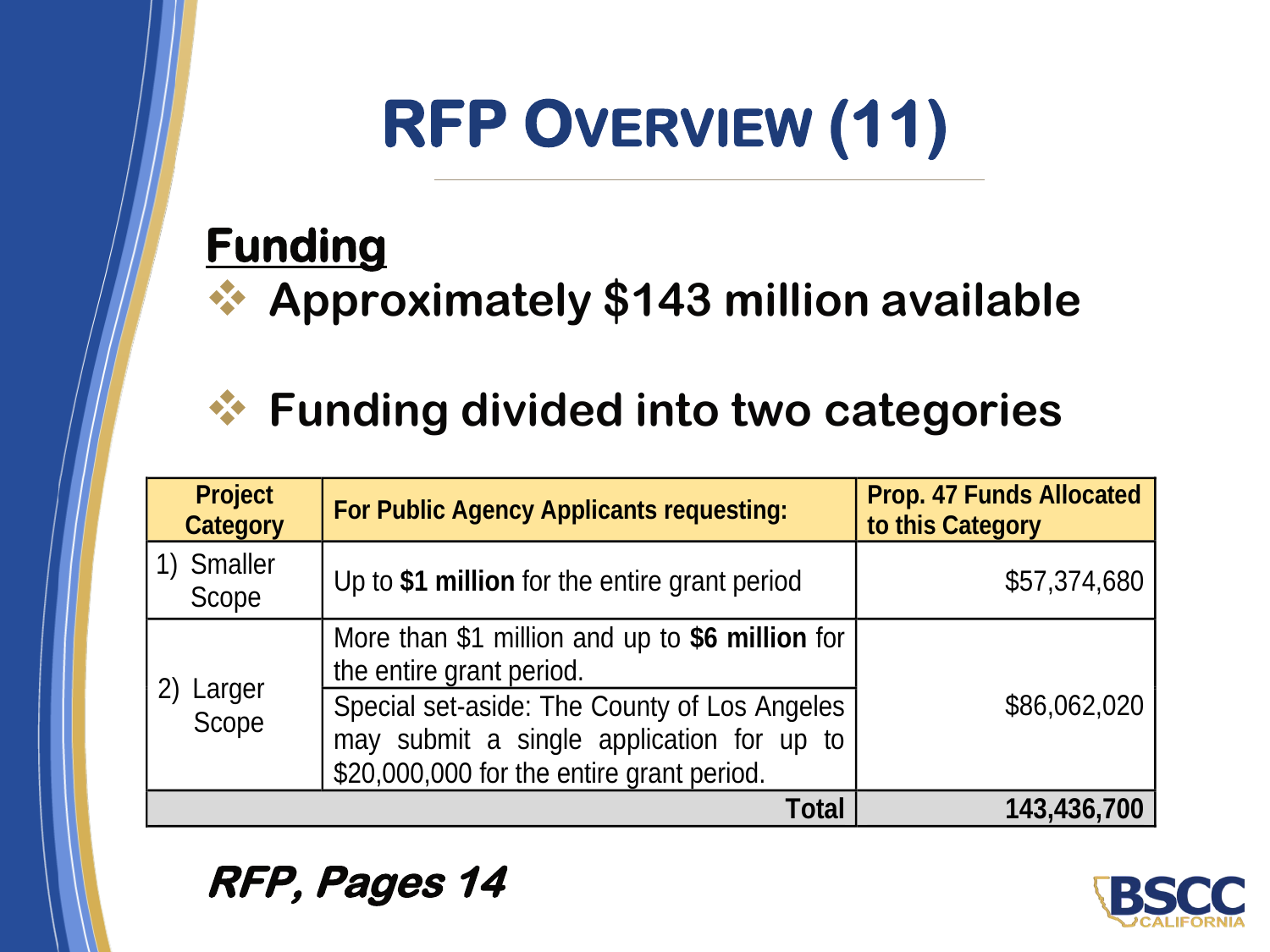# **RFP OVERVIEW (12)**

#### **Financial Leveraging**

- ❖ **No match requirement.**
- ❖ **Public agency applicants must demonstrate how they will leverage other federal, state, and local funds**

**Examples:**

- ❖ **Drug Medi-Cal Treatment Program**
- ❖ **Mental Health Services Act**

❖**Granteess must keep supporting documentation for leverage funds.**

**RFP, Page 14**

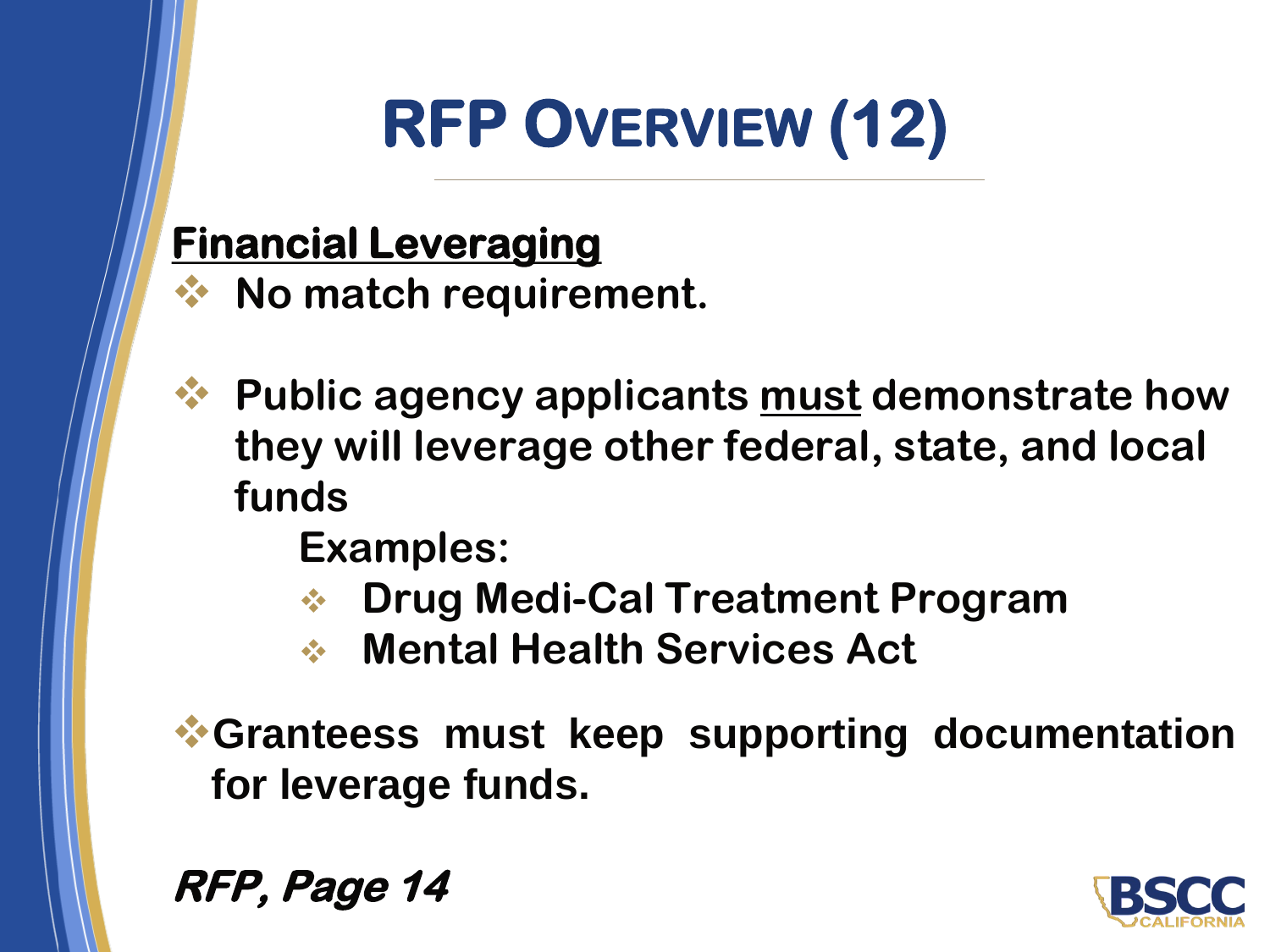# **RFP OVERVIEW (13)**

## **Other Requirements**

- ❖ **A minimum of 5 % (or \$25,000, whichever is greater) but not more than 10% of the total grant award must be set aside for data collection and evaluation efforts**
- ❖ **Grantees are required to provide the BSCC with a financial audit no later than the end of the contract term, June 1, 2026. Expenses for this final audit may be reimbursed for actual costs up to \$25,000**

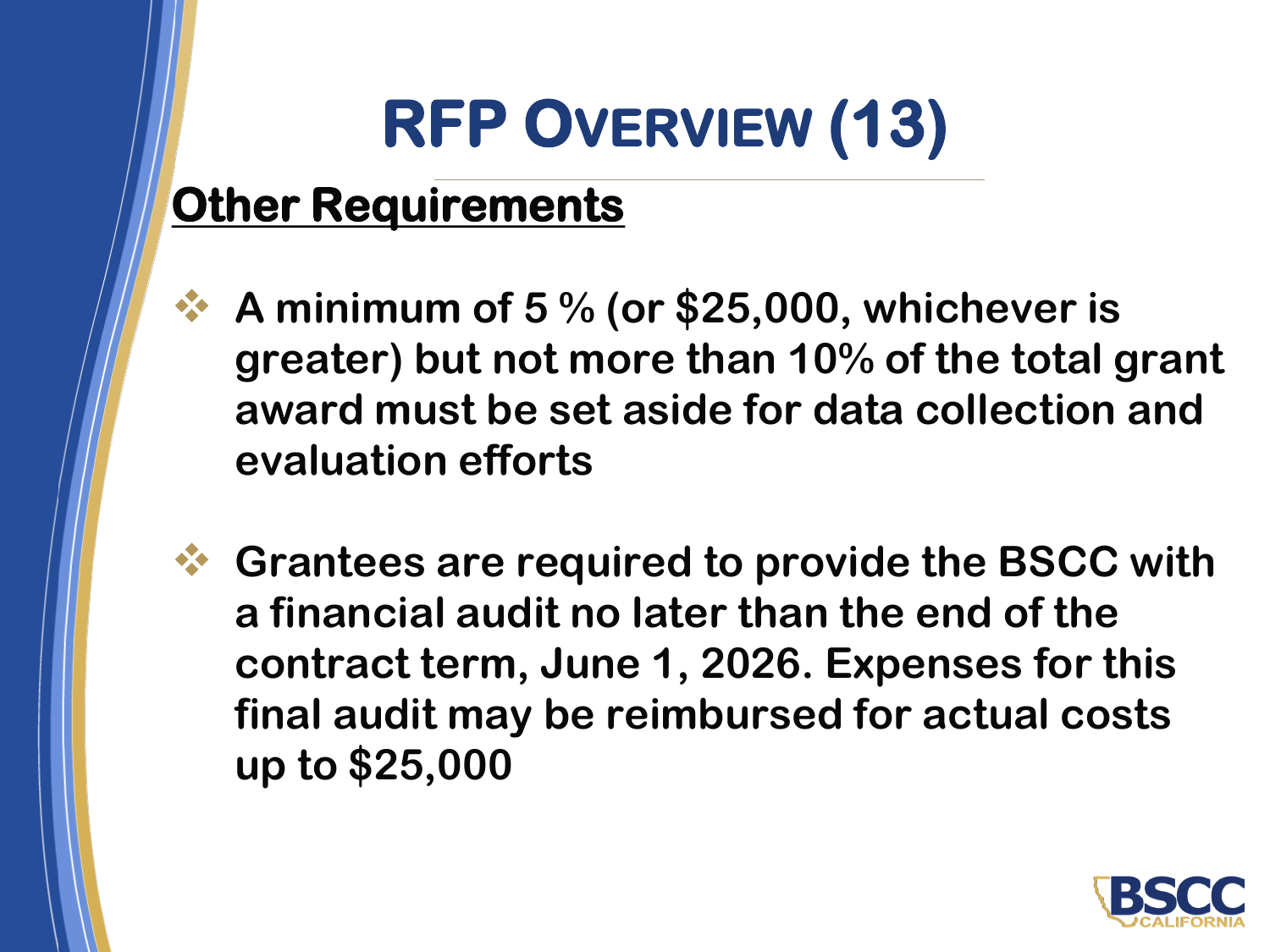# **RFP OVERVIEW (14)**

#### **Other Requirements**

- ❖ **Indirect Costs for public agencies are limited to:**
	- ❖ **Use of a federally approved negotiated rate, not to exceed 20%**
	- ❖ **10% of the total grant award, if there is no negotiated rate approved**

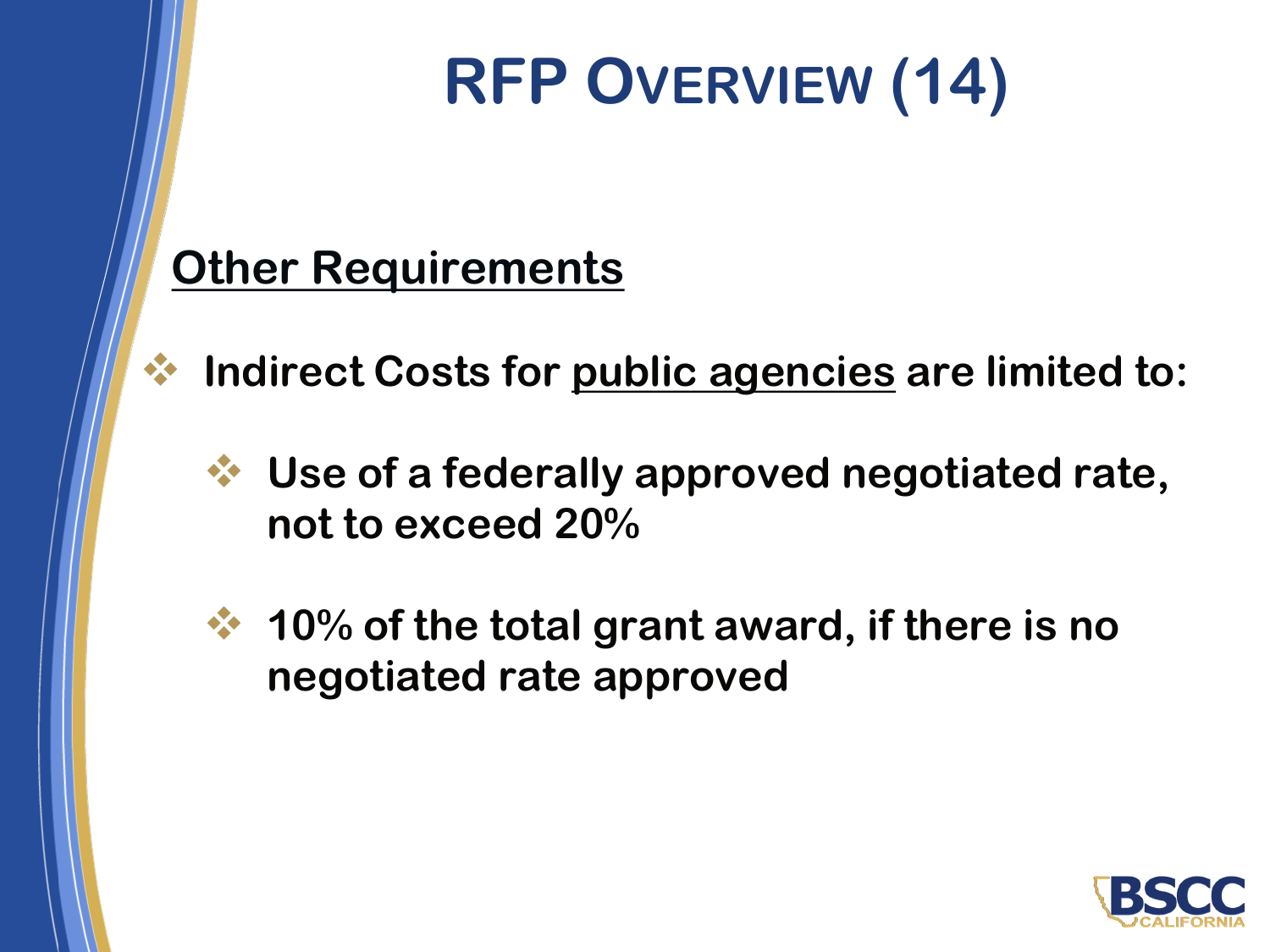## **DATA COLLECTION AND EVALUATION**

- **Evaluation Reports**
	- **Local Evaluation Plan**   $\blacklozenge$ **DUE: January 15, 2023**
	- **Local Evaluation Report DUE: June 1, 2026**
- **Quarterly Reporting**
	- **Narrative Responses**
	- **De-identified individual level data**

**RFP, page 22**

**RFP, page 18**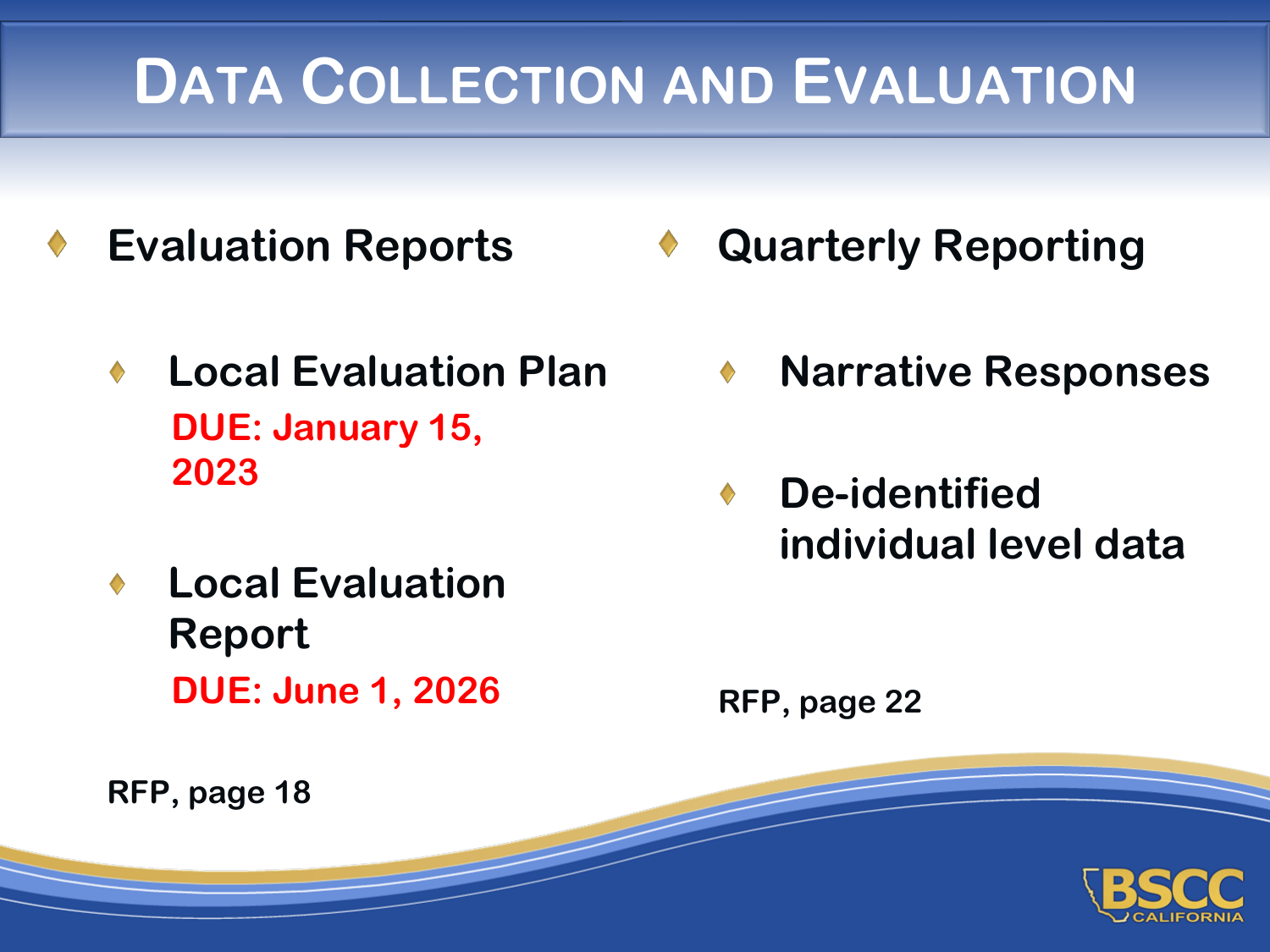## **RECIDIVISM DATA**

**Definition (as per AB 1056): Conviction of a new felony or misdemeanor committed within 3 years of release from custody or committed within 3 years of placement on supervision for a previous criminal conviction.**

#### **Reported to BSCC**

- **Annual reporting**
- **Number of days between program enrollment/services received and offense**
- **Whether the conviction was a felony or misdemeanor** $\blacklozenge$

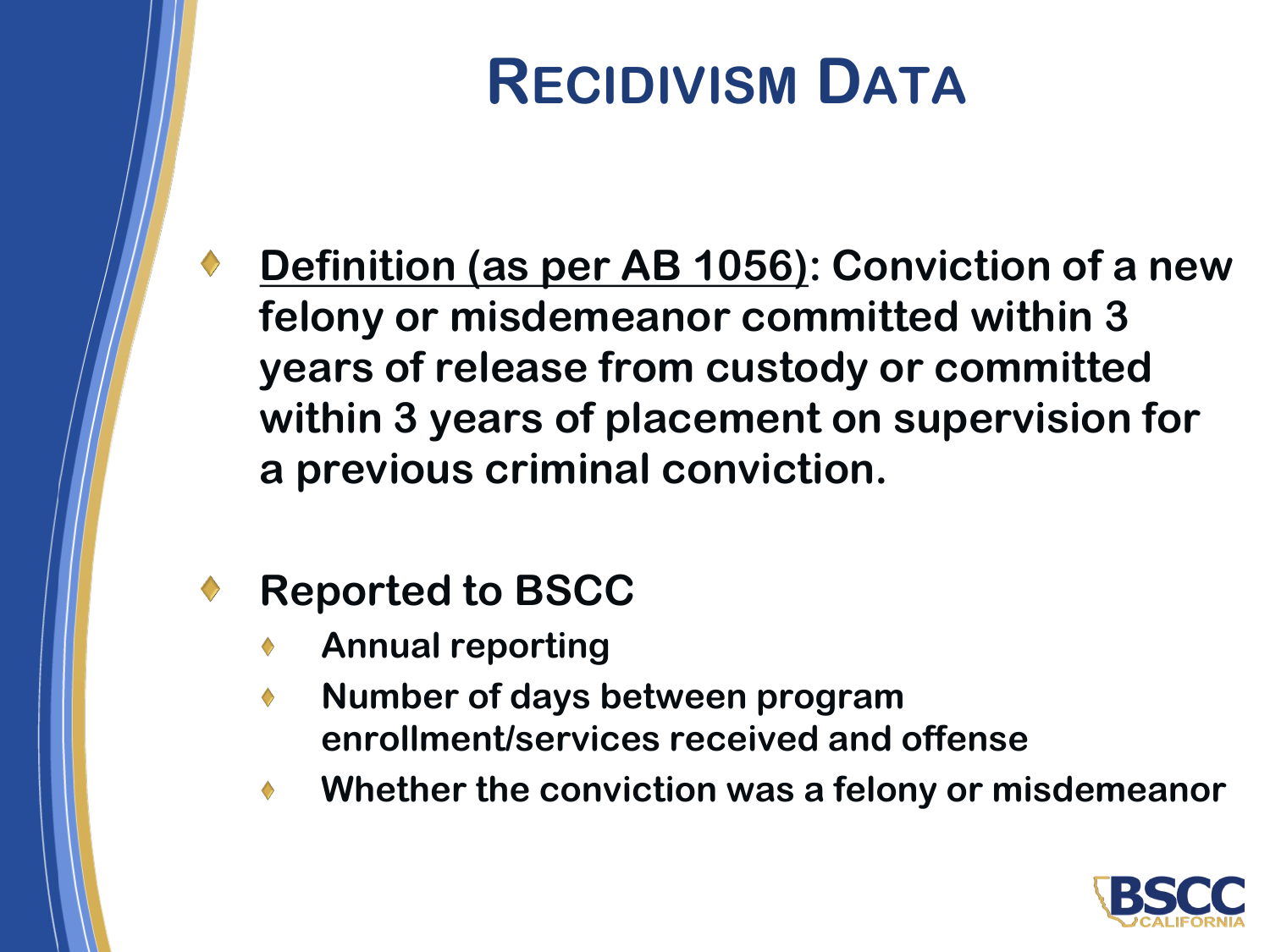

# **PROPOSAL RATING PROCESS (1)**

- ❖ **Technical Compliance Review**
- ❖ **Disqualification**
- ❖ **Notification**
- ❖ **Scoring Panel Rating Process**

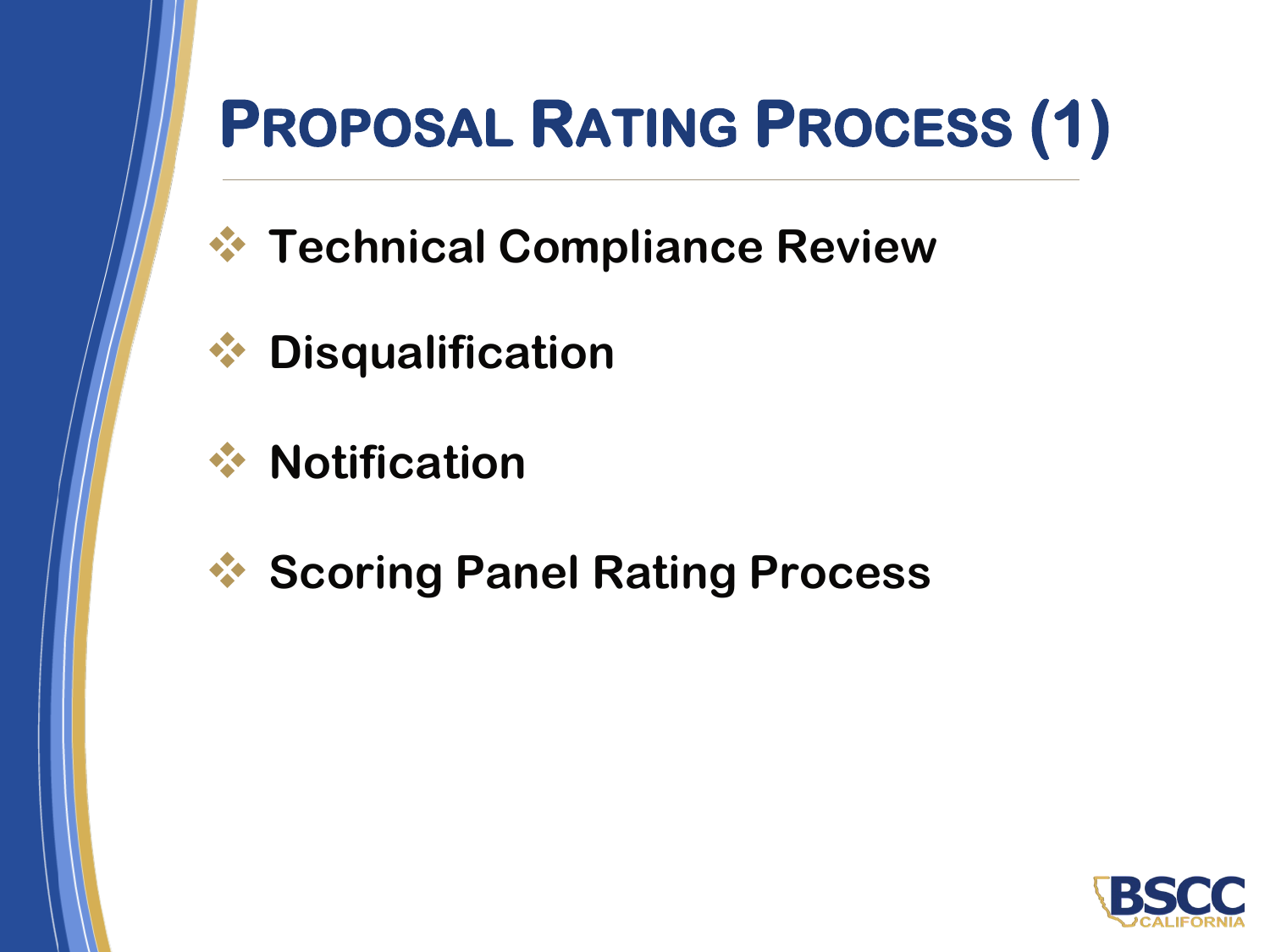# **PROPOSAL RATING PROCESS (2)**

#### **Rating Factors**

|   | <b>Rating Factors</b>          | Point<br>Range | Percent of<br><b>Total Value</b> | Weighted<br><b>Score</b> |
|---|--------------------------------|----------------|----------------------------------|--------------------------|
| 1 | <b>Project Need</b>            | $0 - 5$        | 25%                              | 50                       |
| 2 | <b>Community Engagement</b>    | $0 - 5$        | 15%                              | 30                       |
| 3 | <b>Project Description</b>     | $0 - 5$        | 30%                              | 60                       |
| 4 | Data Collection and Evaluation | $0 - 5$        | 15%                              | 30                       |
| 5 | Project Budget                 | $0 - 5$        | 15%                              | 30                       |
|   |                                | Total:         | 100%                             | 200                      |

**Additional Points:** Applicants are required to dedicate a minimum of 50 percent of the grant funds requested to subcontracts with non-governmental, community-based organizations. Additional points will be added to the final score if an applicant dedicates 60 percent or more, as follows:

| $70+$ percent of grant funds = 4 additional points     |  |
|--------------------------------------------------------|--|
| $60 - 69$ percent of grant funds = 2 additional points |  |

**Maximum Possible Score with Preference Points:** 

204

A proposal must meet a threshold of **65%** or a minimum score of **130** total points

**RFP, Page 25**

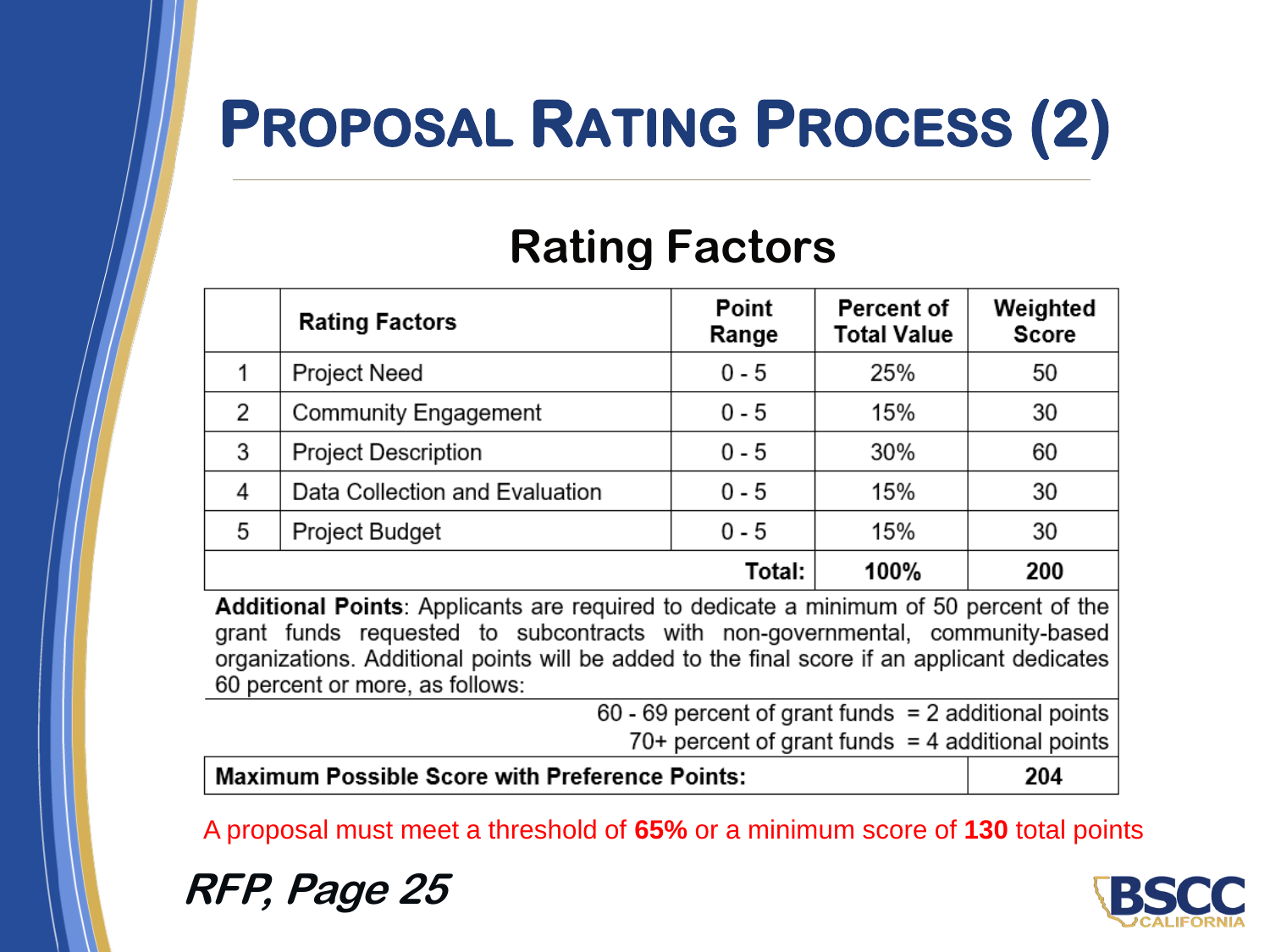## **PROPOSAL RATING PROCESS (3)**

## ❖ **6-point Scoring Rubric**

| <b>Not Responsive</b>                             | Poor                                                                   | Fair                                                                                      | <b>Satisfactory</b>                                              | Good                                                               | <b>Excellent</b>                                                    |
|---------------------------------------------------|------------------------------------------------------------------------|-------------------------------------------------------------------------------------------|------------------------------------------------------------------|--------------------------------------------------------------------|---------------------------------------------------------------------|
| The response fails<br>to address the<br>criteria. | The response<br>addresses the<br>criteria in a very<br>inadequate way. | The response<br>addresses the<br>criteria in a non-<br>specific or<br>unsatisfactory way. | The response<br>addresses the<br>criteria in an<br>adequate way. | The response<br>addresses the<br>criteria in a<br>substantial way. | The response<br>addresses the<br>criteria in an<br>outstanding way. |

#### **RFP, Page 26**

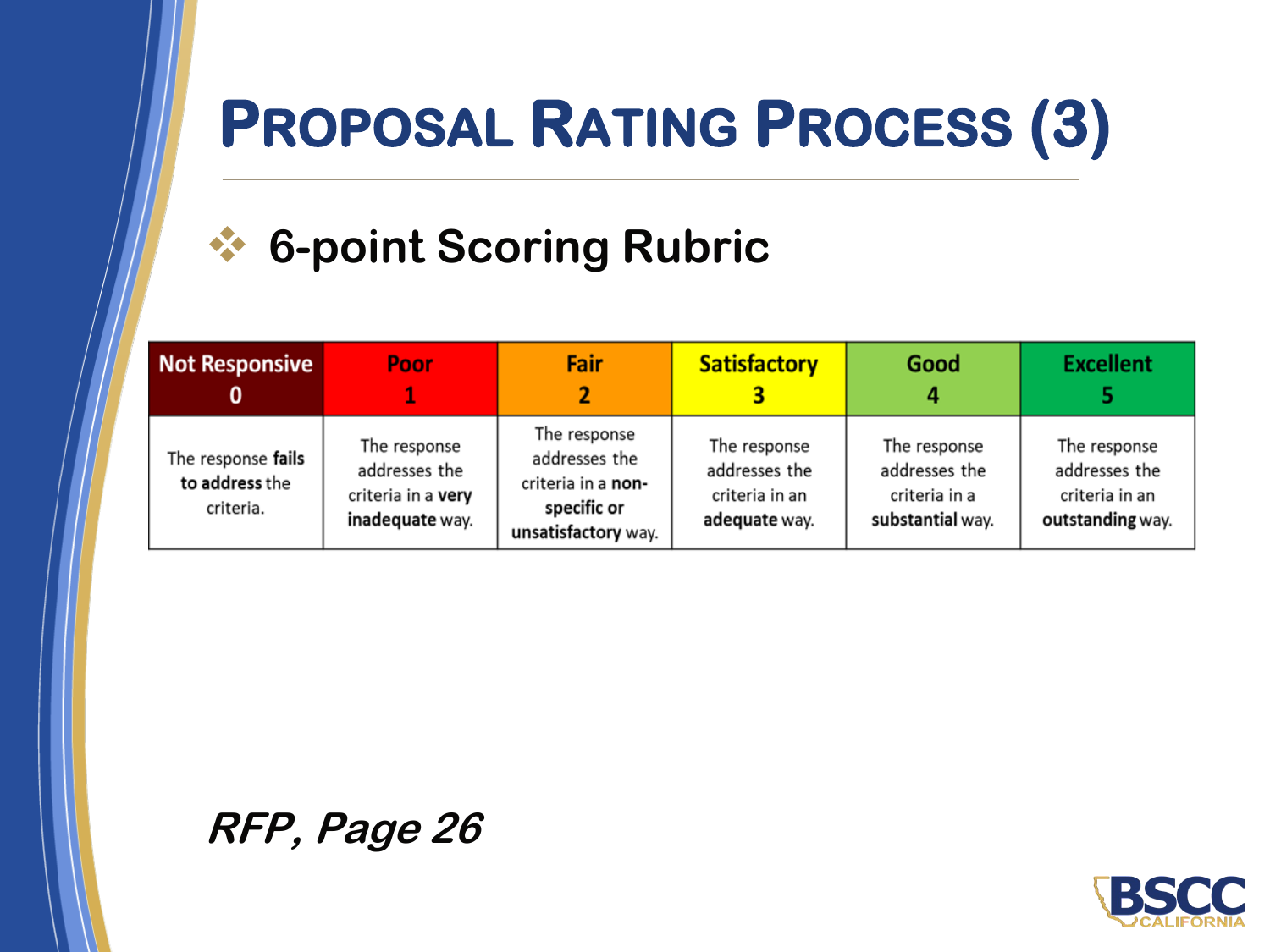

## **PROPOSAL INSTRUCTIONS**

- ❖ **Proposal Checklist**
- ❖ **Applicant Information Form**
- ❖ **Proposal Narrative**
- ❖ **Budget Section**
	- ❖ **Budget Table and Budget Narrative**

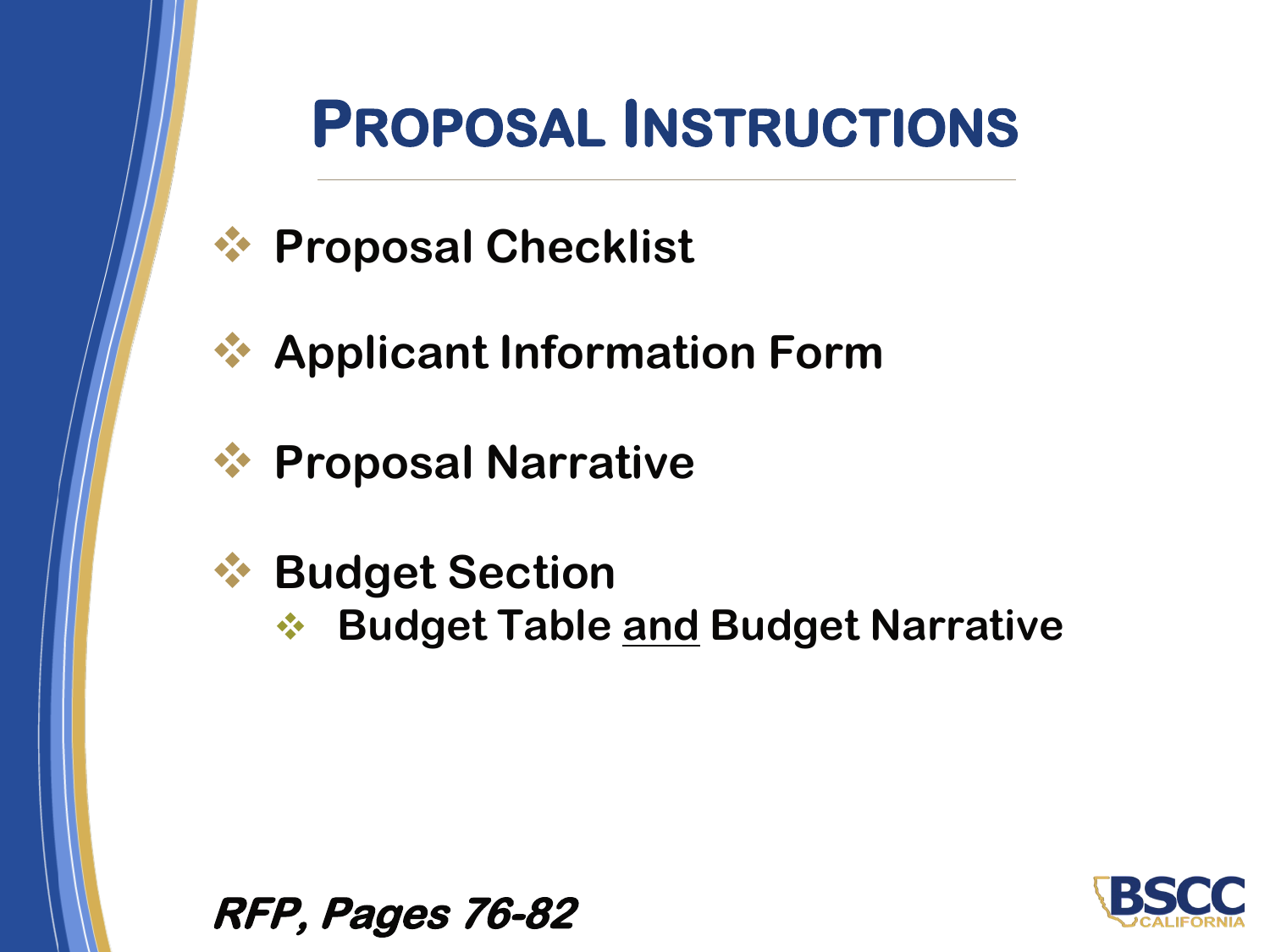## **PROPOSAL NARRATIVE INSTRUCTIONS**

- ✓ **Each section must be titled according to its section header as provided**
- ✓ **Within each section, address the information requested in the rating factors in a cohesive, comprehensive narrative format**
- ✓ **Do not include website links**
- ✓ **Number the pages**
- ✓ **Follow the format guidelines on page 28 of the RFP**
- ✓ **Proposal narrative cannot exceed 15 pages in length**

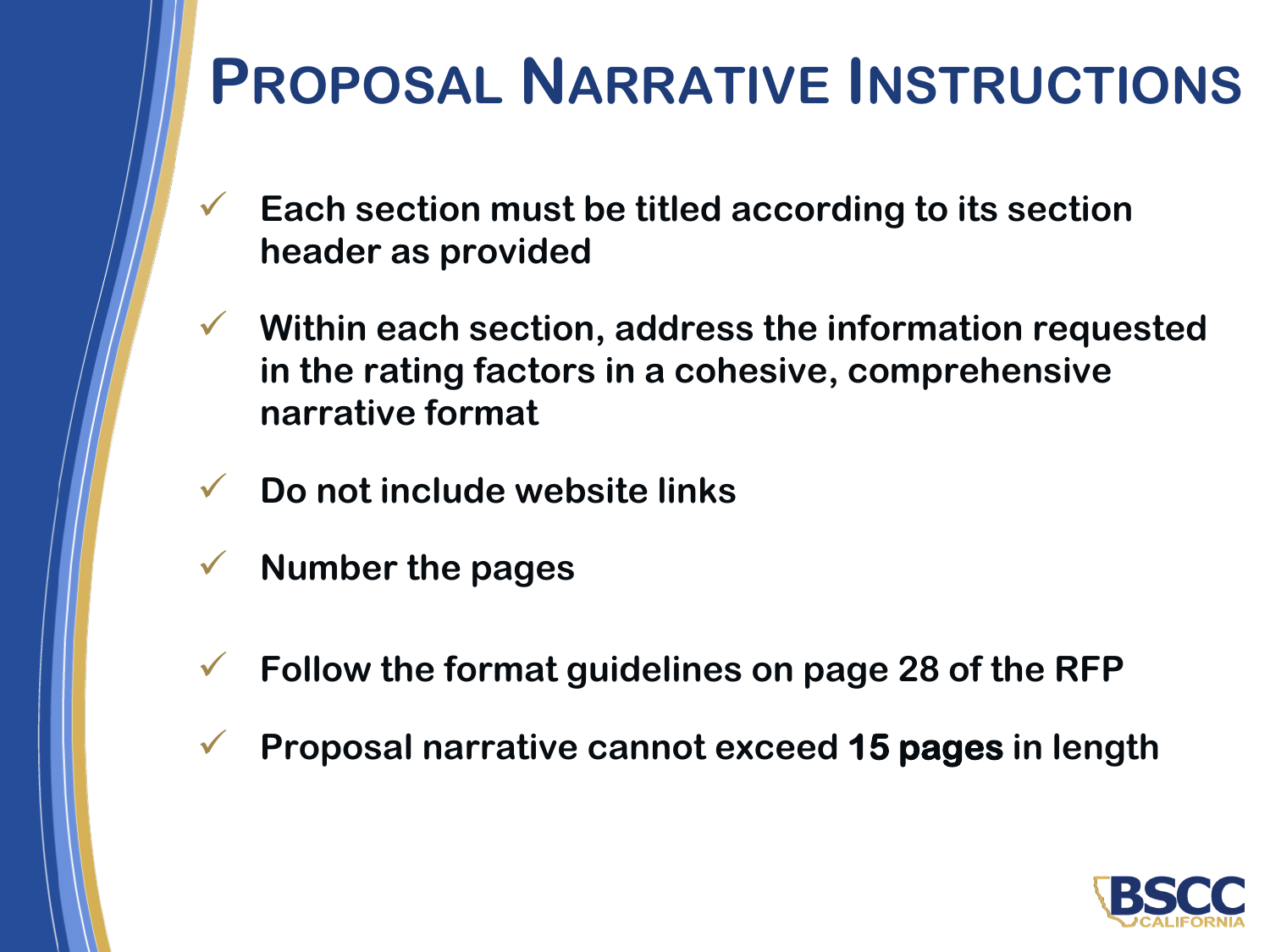# **RATING FACTOR 1: PROJECT NEED**

| <b>Section 1. Project Need</b> |                                                                                                                                                                                                                                                                                                                |  |  |  |
|--------------------------------|----------------------------------------------------------------------------------------------------------------------------------------------------------------------------------------------------------------------------------------------------------------------------------------------------------------|--|--|--|
| (Percent of Total Value: 25%)  |                                                                                                                                                                                                                                                                                                                |  |  |  |
| 1.1                            | Identify and describe the need to be addressed by the Proposition 47<br>program. The description of project need should include:<br>• Quantitative and qualitative data to support the need<br>• Gaps in services that contribute to the need<br>• Citations of data sources                                   |  |  |  |
| 1.2                            | Identify and describe the target population. The description of the target<br>population should:<br>• Demonstrate that the target population is measurable<br>• How it correlates to the need<br>• Include quantitative and qualitative data to support the description<br>• Include citations of data sources |  |  |  |
| 1.3                            | Describe the steps taken to address the needs of underserved<br>populations in the community, including disparities based on race,<br>ethnicity, gender, sexual orientation, immigration status, etc.                                                                                                          |  |  |  |
| 1.4                            | Describe how the need(s) and target population align with the intent of<br>Proposition 47.                                                                                                                                                                                                                     |  |  |  |



**RFP, Page 29**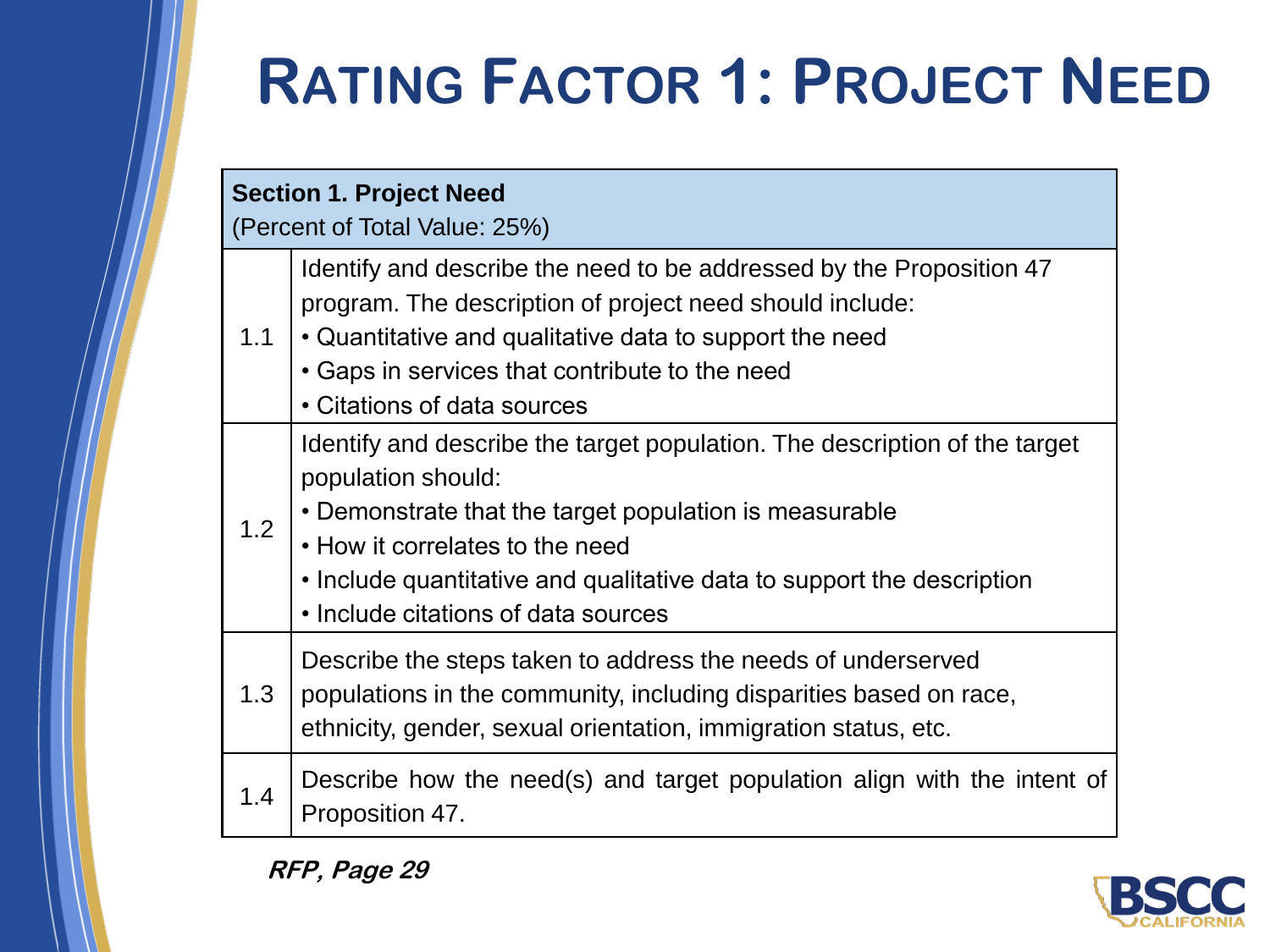# **RATING FACTOR 2: COMMUNITY ENGAGEMENT**

#### **Section 2. Community Engagement**

(Percent of Total Value: 15%)

| 2.1 | The Proposition 47 Local Advisory Committee Membership Roster is<br>attached, as are letters of agreement signed by all members of the<br>Proposition 47 Local Advisory Committee. The make-up of the committee<br>should:<br>• Include a diverse group of stakeholders and other interested parties<br>• Reflect the make-up and culture of the community and identified need |
|-----|--------------------------------------------------------------------------------------------------------------------------------------------------------------------------------------------------------------------------------------------------------------------------------------------------------------------------------------------------------------------------------|
| 2.2 | Describe the engagement process of soliciting membership. The description<br>of the process should:<br>Describe how input was obtained from a cross-section of stakeholders<br>and other interested parties<br>Describe how and why certain community partners were selected<br>Demonstrate the process was fair, inclusive, comprehensive, and<br>transparent                 |
| 2.3 | Describe the process of ensuring the Proposition 47 Local Advisory<br>Committee meetings are sufficiently noticed, accessible to the public and<br>include opportunities for participation.                                                                                                                                                                                    |



**RFP, Page 30**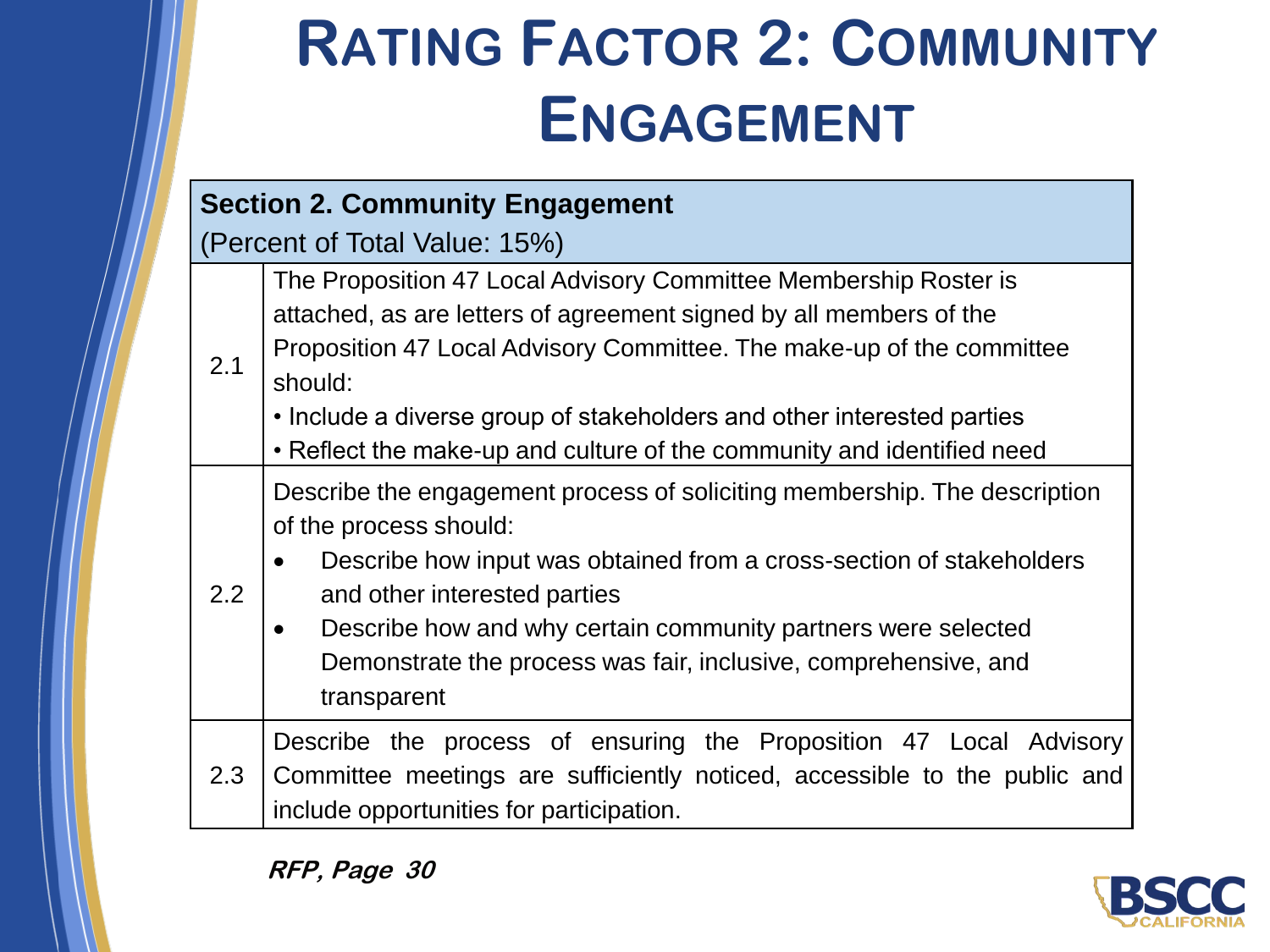# **RATING FACTOR 3: PROJECT DESCRIPTION**

#### **Section 3. Project Description**

#### (Percent of Total Value: 30%)

Description of the proposed program goals, objectives and impacts that includes the relationship to the need and intent of the Prop 47 program

3.1 • A Work plan (Attachment A) is completed identifying the top three goals and objectives and how these will be achieved in terms of the activities, responsible staff/partner agencies, outcome measures, data sources and start and end dates.

Description of the service types, sources of service, and method of delivery that will be made available to the target population in the proposed Proposition 47 Program, including:

- The plan for selecting the types and kinds of services to be provided to each participant (e.g., assessments).
- The projected number of the target population to be served and a plan for ensuring that individuals who have been most impacted by Proposition 47, with an emphasis on racial and ethnic disparities, receive the proposed

#### 3.2 services

- How the services will be delivered, including length and duration.
- How the design and implementation plan of the project demonstrates value in community partnerships and collaboration.
- The roles, responsibilities and activities of the case managers, system navigators or other staff delivering services.
- A list of any outside agencies and the services that those agencies will provide and/or connect to, has been submitted. Proposed interventions and resources to be made available to target population are outlined.

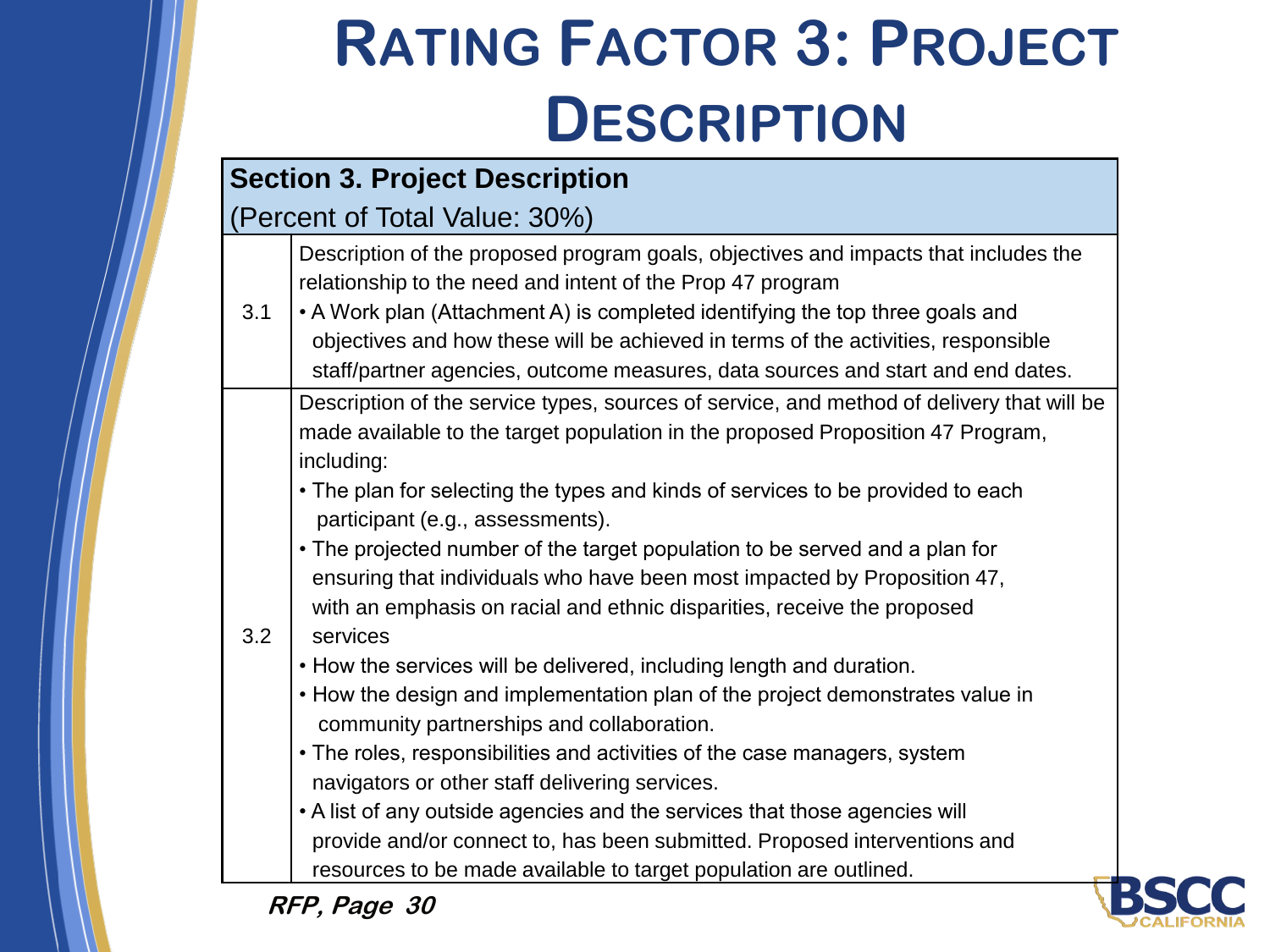# **RATING FACTOR 3: PROJECT DESCRIPTION (CONT.)**

|               | Describe how the service delivery approach:                             |
|---------------|-------------------------------------------------------------------------|
| 3.3           | • Is culturally competent and responsive, trauma-informed, gender       |
|               | responsive, and provides for accessibility                              |
|               | • Advances principles of Restorative Justice                            |
|               | • Acknowledges and addresses known barriers to serving target           |
|               | populations                                                             |
|               | Describe how the target population is identified according to the       |
|               | following criteria:                                                     |
| $3.4^{\circ}$ | <b>Referral process</b>                                                 |
|               | Risk/needs assessment                                                   |
|               | How clients are identified as having a mental health or SUD need        |
|               | Describe the process used to determine who will provide services,       |
|               | including:                                                              |
|               | • How providers address the needs and interests of the target           |
| 3.5           | population                                                              |
|               | • How the applicant's administration (staff, leadership, etc.) involves |
|               | people with lived experience, have been system impacted, or have        |
|               | varying educational levels and life experiences.                        |

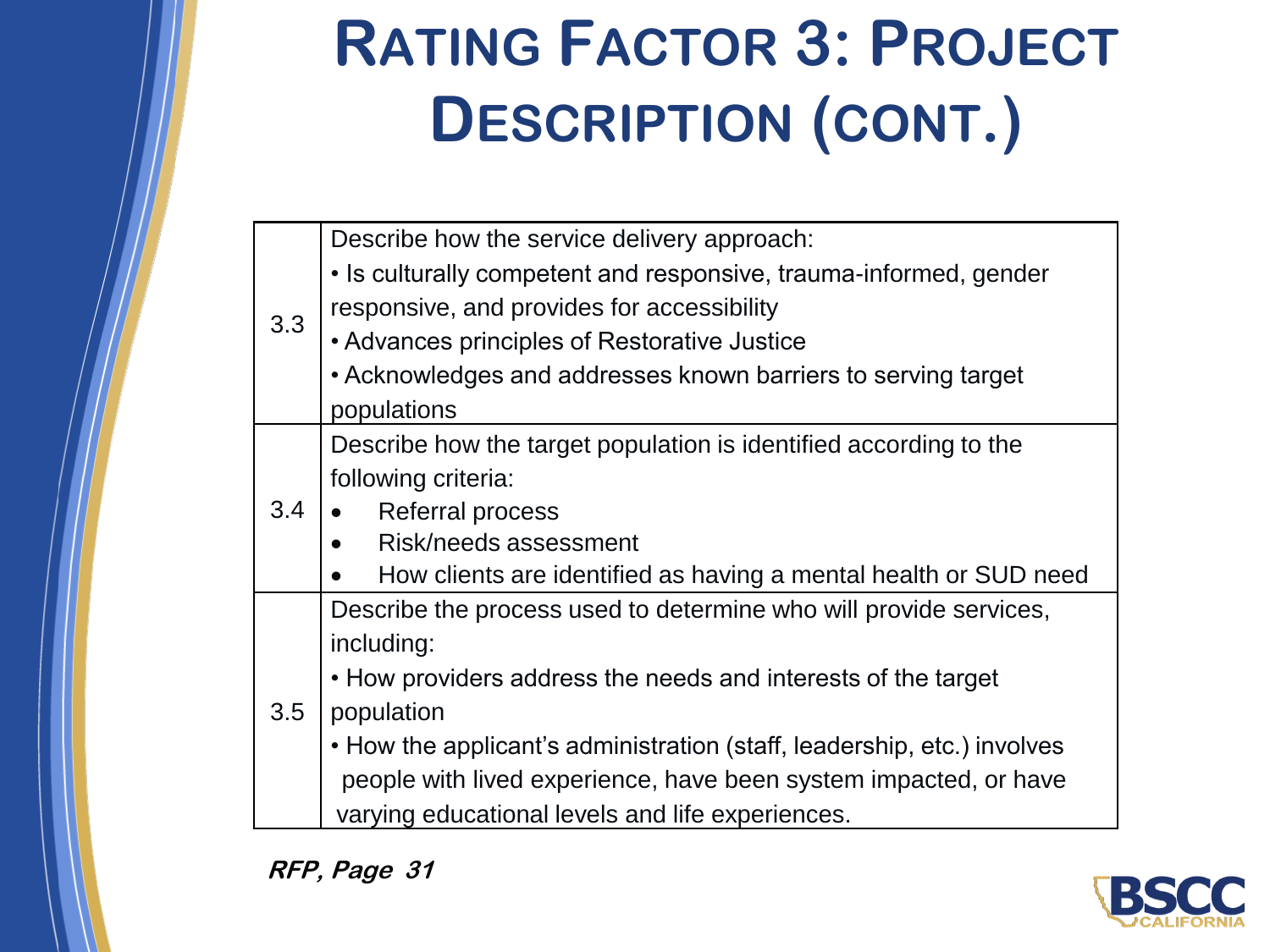# **RATING FACTOR 3: PROJECT DESCRIPTION (CONT.)**

| 3.6 | Describe the plan to minimize start-up time so that services can be<br>delivered as soon as possible.                                                                                                                                                                             |
|-----|-----------------------------------------------------------------------------------------------------------------------------------------------------------------------------------------------------------------------------------------------------------------------------------|
| 3.7 | Describe how the project meets the spirit and intent behind the<br>statute and the Proposition 47 Guiding Principles.                                                                                                                                                             |
| 3.8 | Describe how this project would impact other local government<br>agencies, how the lead agency will work with the impacted public<br>agency to address stated impacts. Include agencies that will provide<br>recidivism data. Include letter(s) of agreement from those agencies. |
| 3.9 | Describe how your agency integrates the prioritized leveraged funds<br>or partnerships described in AB 1056 (pg 19. If unable to integrate<br>the prioritized list of resources, explain why.                                                                                     |

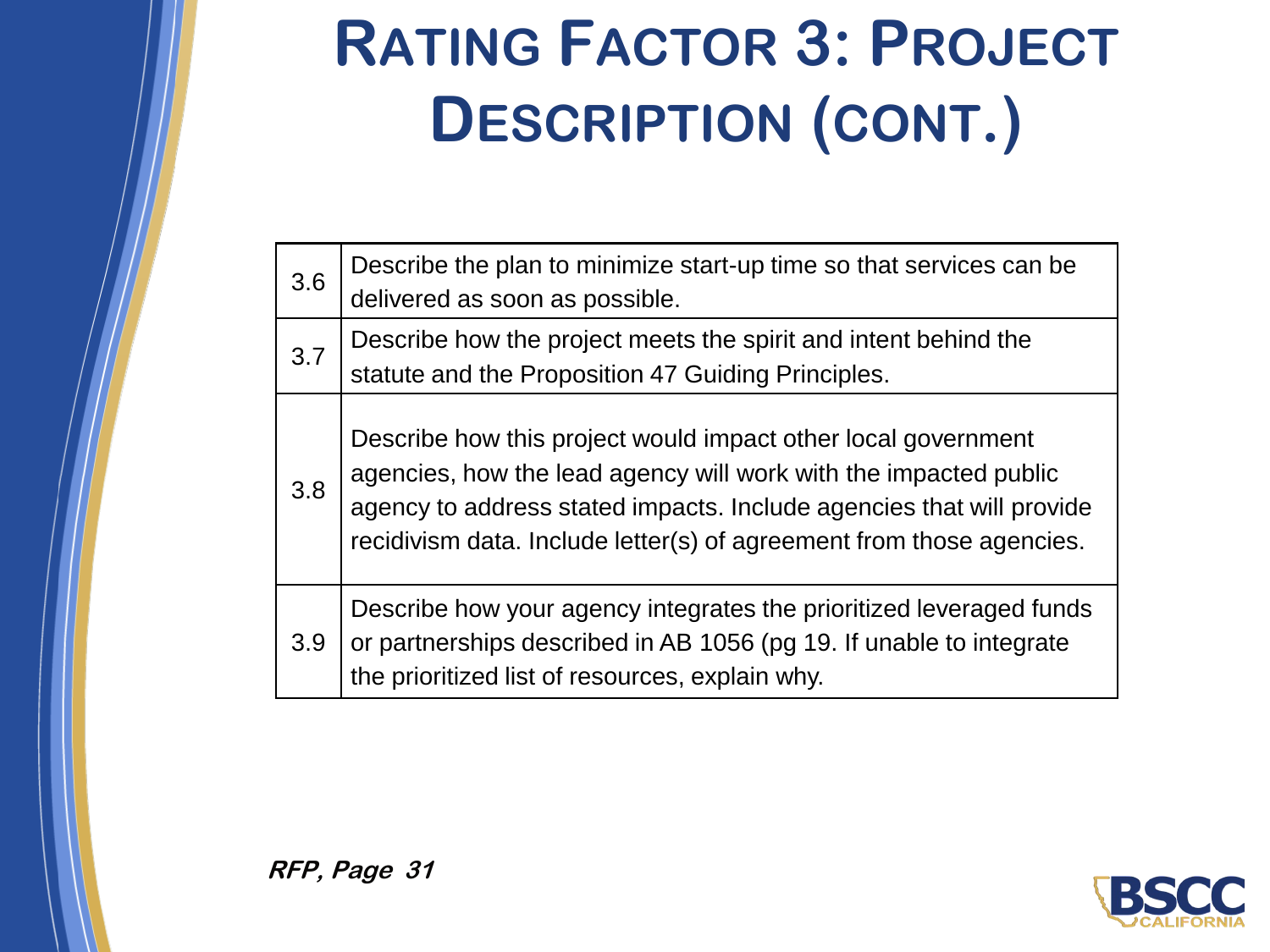# **RATING FACTOR 4: DATA COLLECTION AND EVALUATION**

|     | <b>Section 4. Data Collection and Evaluation</b>                       |  |  |
|-----|------------------------------------------------------------------------|--|--|
|     | (Percent of Total Value: 25%)                                          |  |  |
|     | Describe the plan to determine the staff and/or entity that will       |  |  |
|     | conduct the project evaluation and how monitoring activities to        |  |  |
| 4.1 | ensure that interventions are implemented as intended will be          |  |  |
|     | incorporated in the various phases of the project; for example, start- |  |  |
|     | up, implementation, service delivery period, etc.                      |  |  |
|     | Identify the process and outcome measures that are quantifiable        |  |  |
| 4.2 | and in line with the intent of Proposition 47, the proposed project,   |  |  |
|     | and the goals and objectives listed in the Work Plan. Recidivism, as   |  |  |
|     | defined by the BSCC, is included as an outcome measure.                |  |  |
|     | Describe the preliminary research plan for how to collect and          |  |  |
|     | evaluate baseline and outcome data related to the process and          |  |  |
| 4.3 | outcome indicators identified in 4.2. Describe a plan for entering     |  |  |
|     | into data sharing agreements, including agreements to obtain           |  |  |
|     | recidivism data.                                                       |  |  |

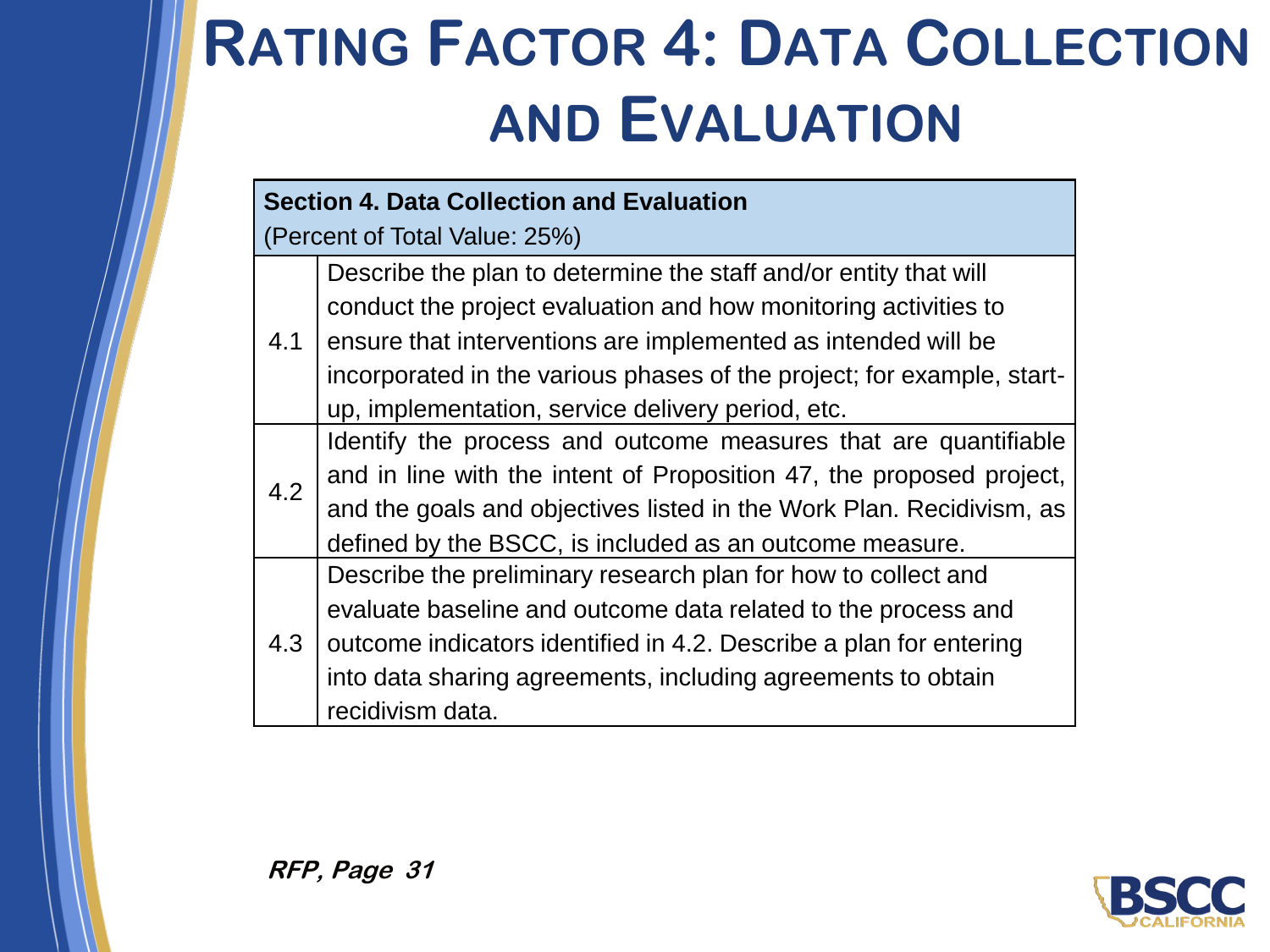# **FR 5: PROJECT BUDGET**

#### **Section 5. Project Budget**

5.1

(Percent of Total Value: 15%)

Provide complete and detailed budget information in each section of the Proposition 47 Budget Attachment that includes:

- A brief explanation supporting each expense.
- Expenses that are appropriate for the project's goals and planned activities.
	- Supplanting is prohibited, describe how you will not supplant

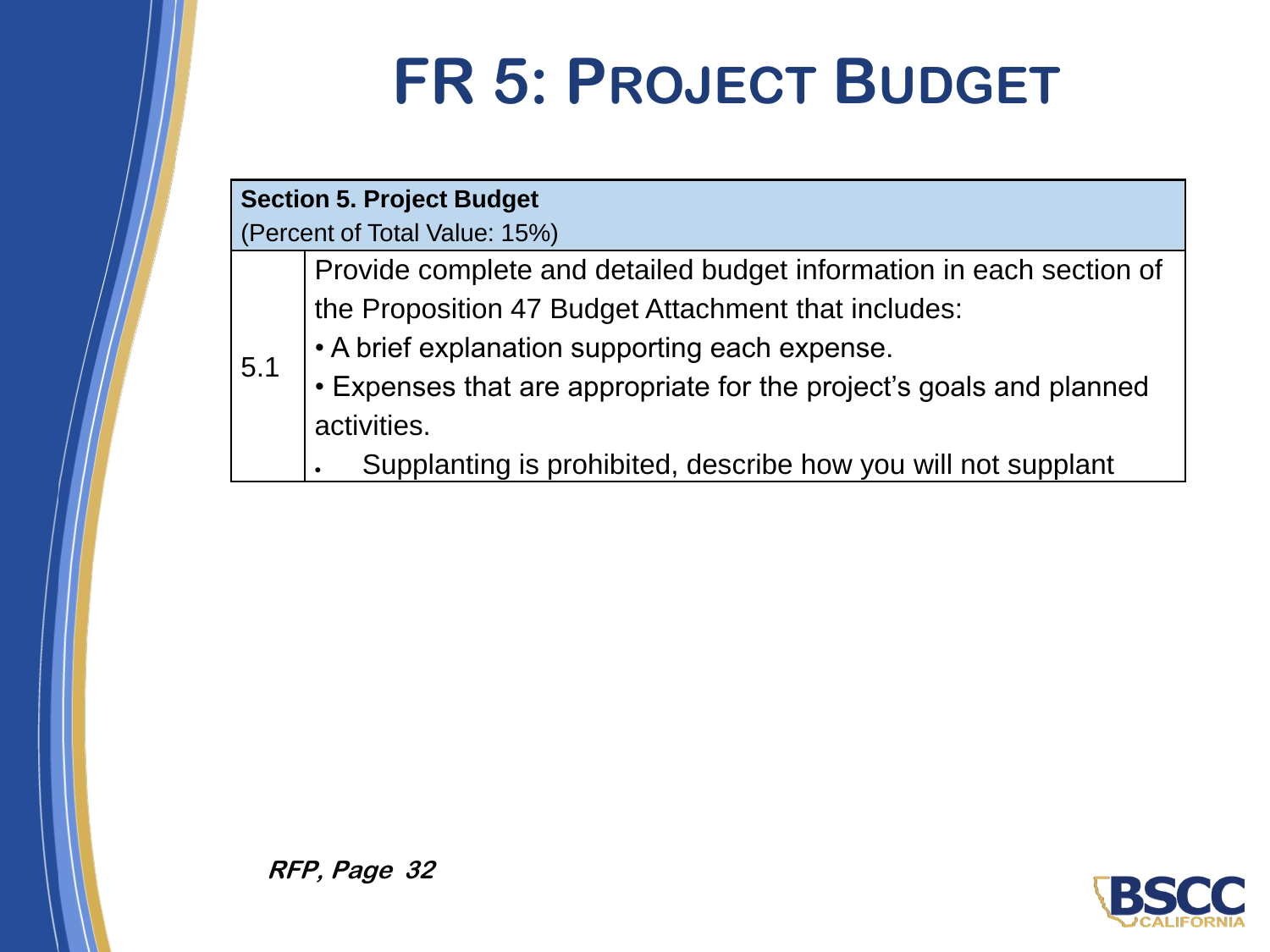

## **BUDGET ATTACHMENT**

#### **To access the Proposition 47 Budget Attachment**

- **1. Prop 47 RFP -** [click here](https://www.bscc.ca.gov/wp-content/uploads/Prop-47-Cohort-3-Budget-Attachment-Final.xlsx)
- **2. Board of State and Community Corrections Website -** [https://www.bscc.ca.gov/s\\_bsccprop47/](https://www.bscc.ca.gov/s_bsccprop47/)

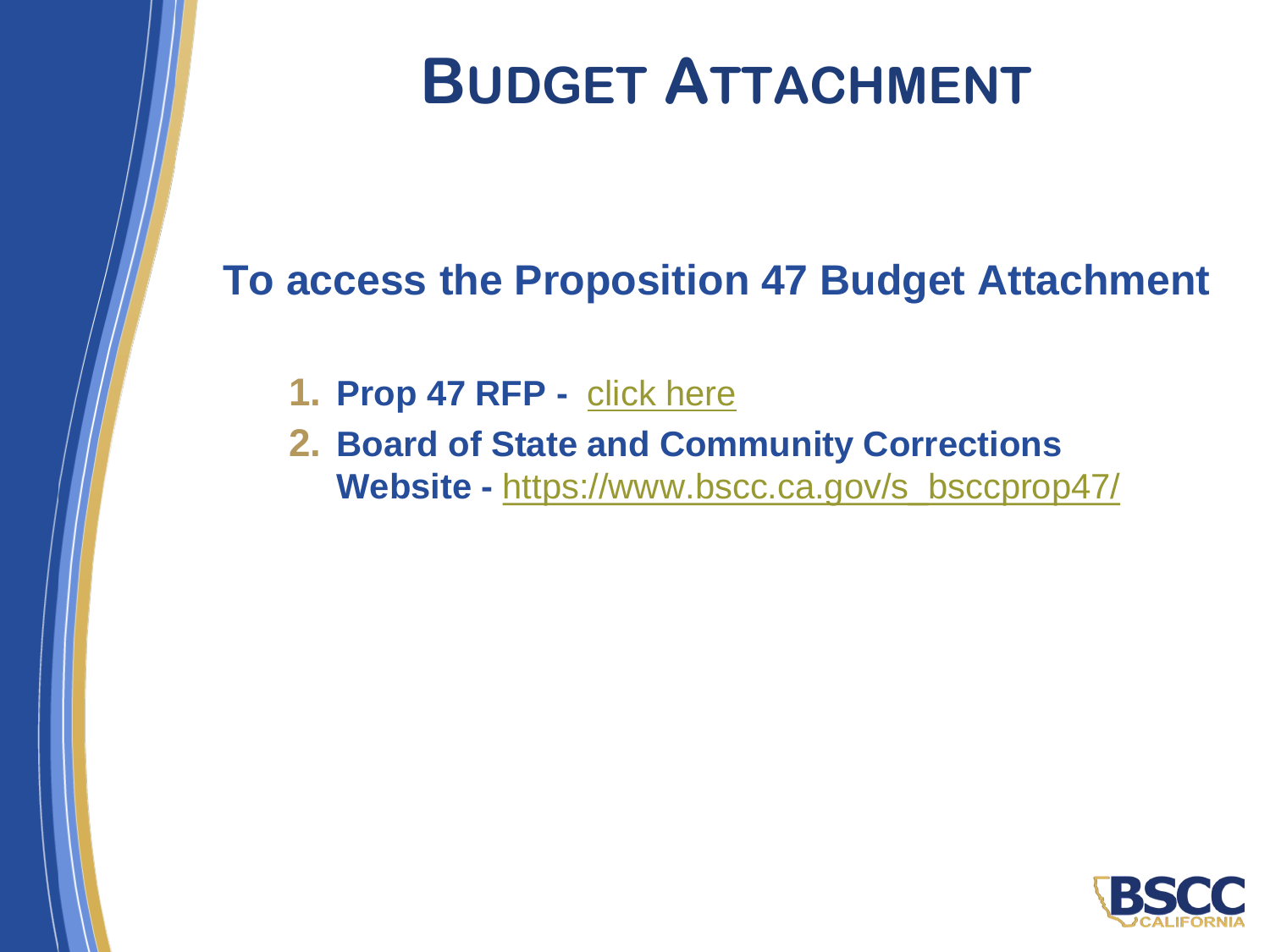## **ATTACHMENTS**

## **Brief Review**

- ❖ **Attachment A: Prop. 47 - Pg. 33**
- ❖ **Attachment B: AB 1056 - Pg. 35**
- ❖ **Attachment C: Glossary - Pg. 41**
- ❖ **Attachment D: Advisory Committee - Pg. 48**
- ❖ **Attachment E: Letter of Agreement. - Pg. 49**
- ❖ **Attachment F: Impact Letters - Pg. 50**

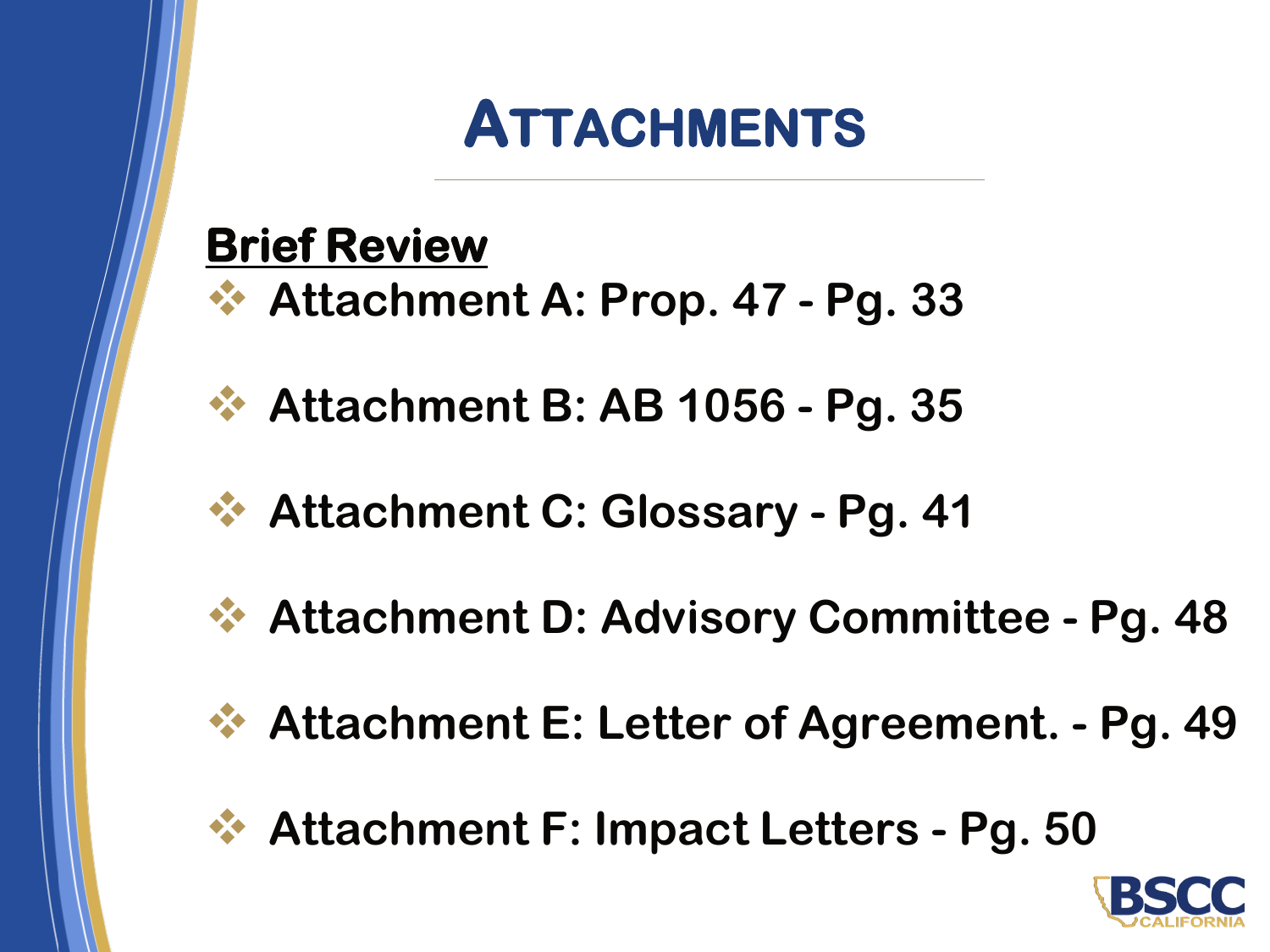## **ATTACHMENTS**

## **Brief Review**

- ❖ **Attachment G: Sample Agreement - Pg. 51**
- ❖ **Attachment H: Board Resolution - Pg. 68**
- ❖ **Attachment I: Work Plan - Pg. 69**
- **❖ Appendix A: ESC Roster Pg. 71**
- ❖ **Appendix B: NGO Assurance - Pg. 77**
- ❖ **Appendix C: Debarment, Fraud, Theft, and Embezzlement – Pg. 74**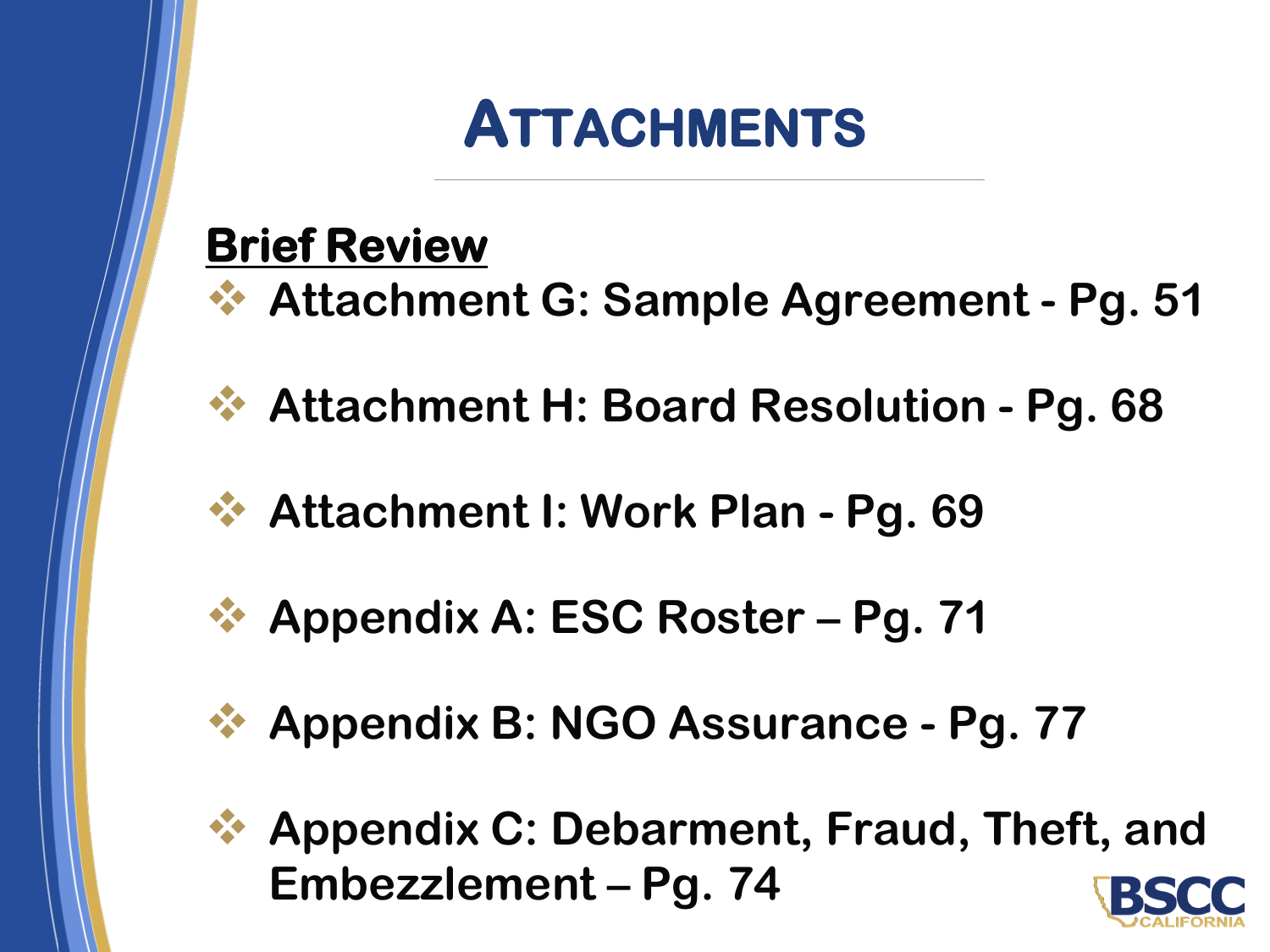

## **[RFP & Important Information](https://www.bscc.ca.gov/s_bsccprop47/)**

## **[Grant Administration Guide](https://www.bscc.ca.gov/wp-content/uploads/BSCC-Grant-Admin-Guide-July-2020-Final.pdf)**

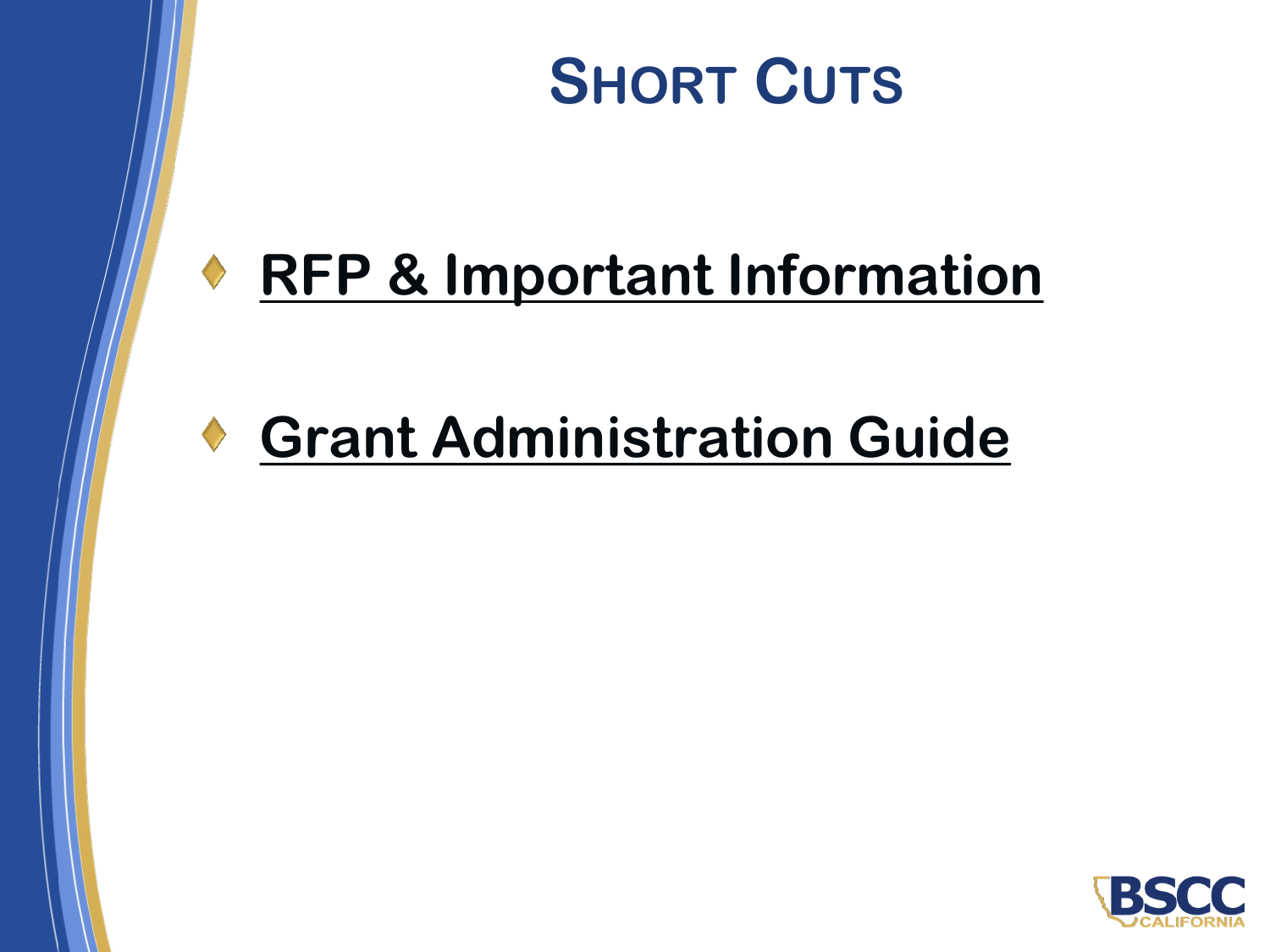## **KEY DATES**

| <b>Activity</b>                                                               | <b>Tentative Timeline</b>    |
|-------------------------------------------------------------------------------|------------------------------|
| <b>BSCC Board Considers Chair Appointment and</b><br><b>ESC Establishment</b> | September 16, 2021           |
| <b>ESC Recruitment and Formation</b>                                          | September - October 2021     |
| RFP development                                                               | November 2021 - January 2022 |
| Present the RFP for BSCC Board approval                                       | <b>February 10, 2022</b>     |
| Release the RFP to the Field                                                  | February 14, 2022            |
| <b>Bidders' Conference</b>                                                    | March 2, 2022                |
| Proposals Due to the BSCC                                                     | May 2, 2022                  |
| Proposal Rating Process and Development of<br><b>Funding Recommendations</b>  | May - July 2022              |
| <b>BSCC Board Considers Funding Recommendation</b>                            | June or July 2022            |
| <b>Grant Period Begins</b>                                                    | September 1, 2022            |



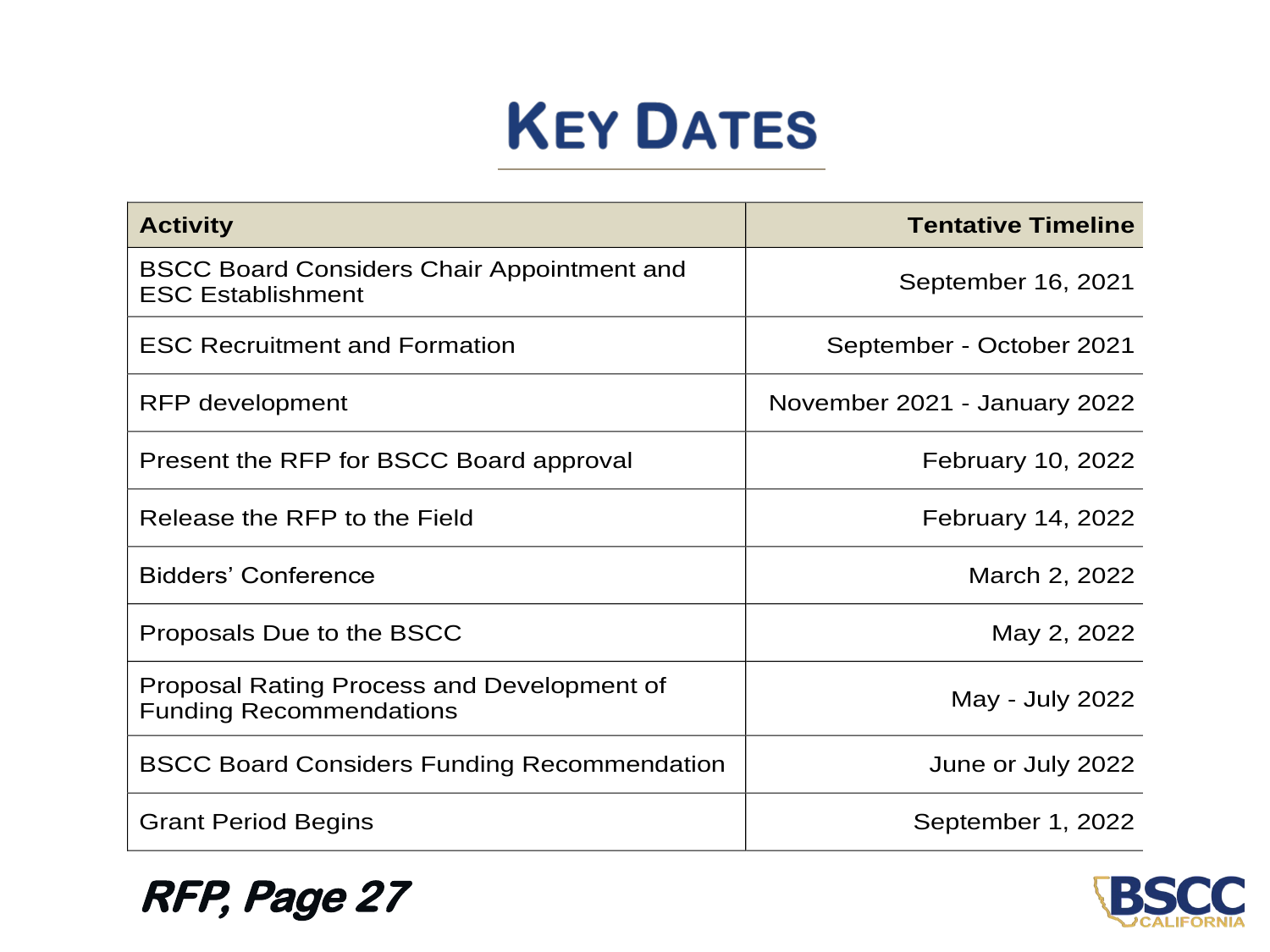